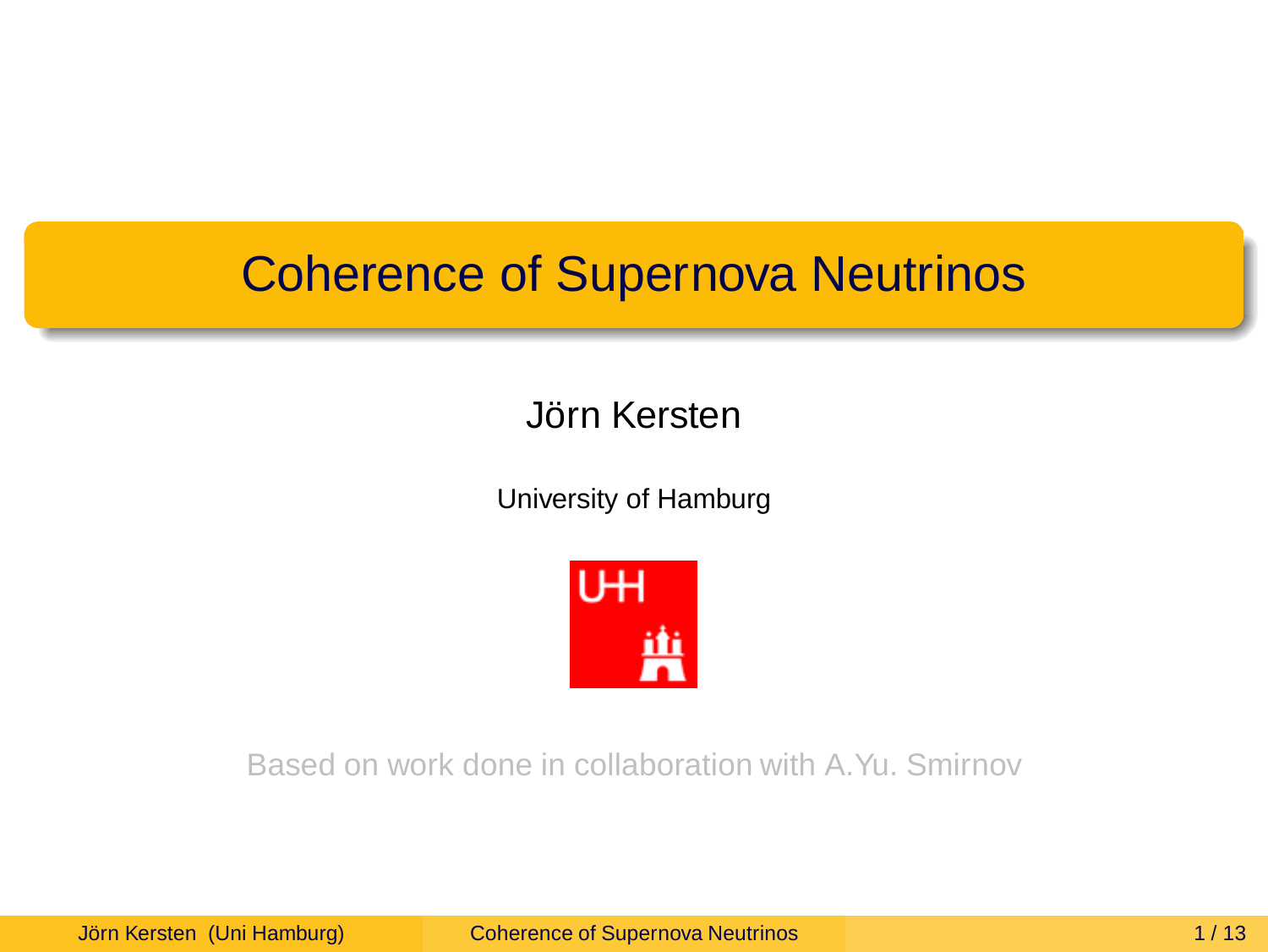#### Neutrino Sources

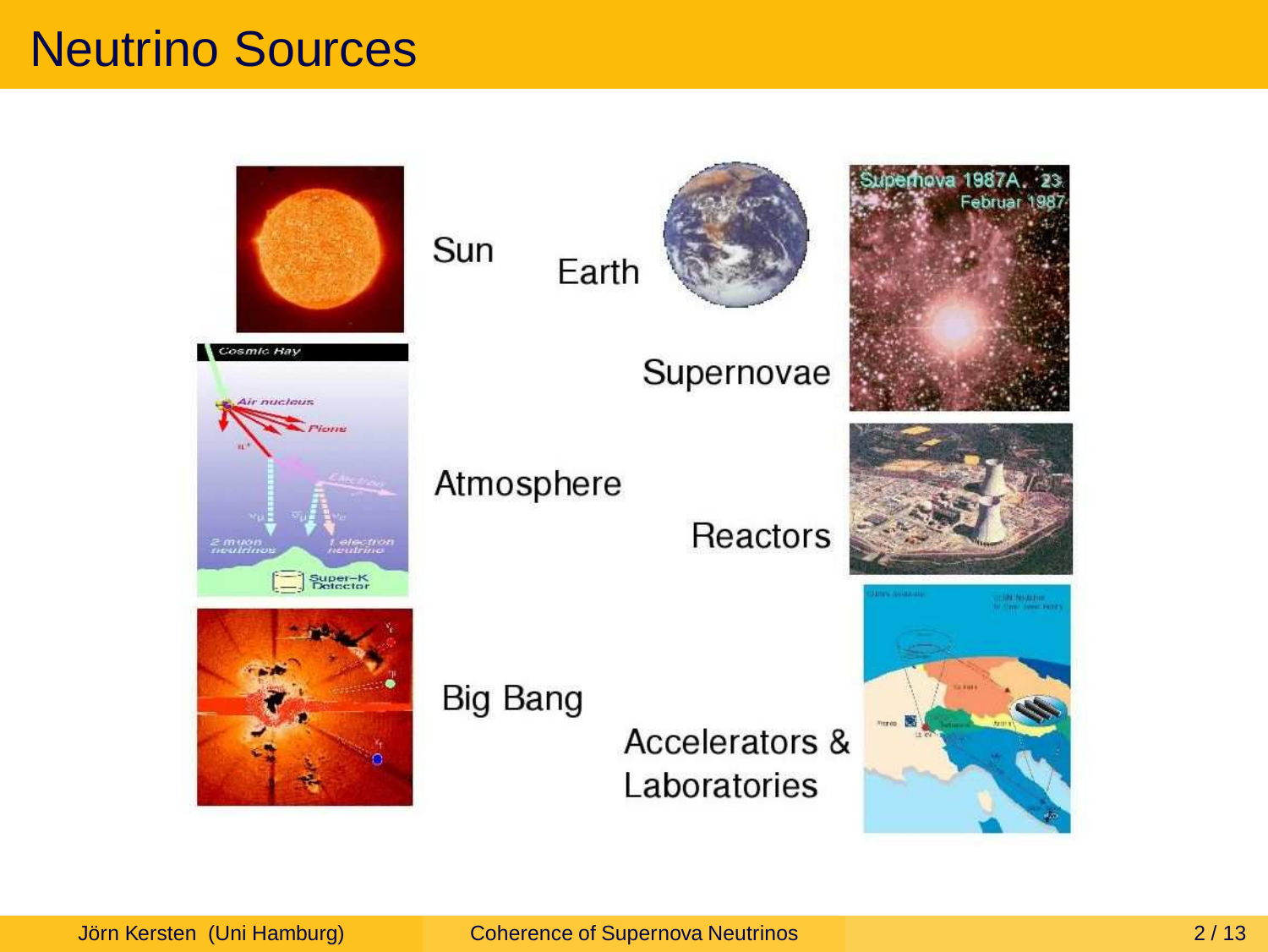## Neutrino Oscillations and Decoherence

• Normal (coherent) 2-flavor oscillation probability

$$
P(\nu_e \to \nu_e) = |\cos^2 \theta + \sin^2 \theta e^{i\phi}|^2 = 1 - \sin^2 2\theta \sin^2 \frac{\Delta m^2 L}{4E}
$$

- Oscillation phase  $\phi = -\frac{\Delta m^2 L}{2E}$ 2E
- Mass eigenstates have different velocities
	- $\rightsquigarrow$  Wave packets cease to overlap



 $\rightarrow$  Probability is incoherent sum

$$
P(\nu_e \to \nu_e) = |\cos^2 \theta|^2 + |\sin^2 \theta e^{i\phi}|^2 = \cos^4 \theta + \sin^4 \theta
$$

 $\rightsquigarrow$  No oscillations between supernova and Earth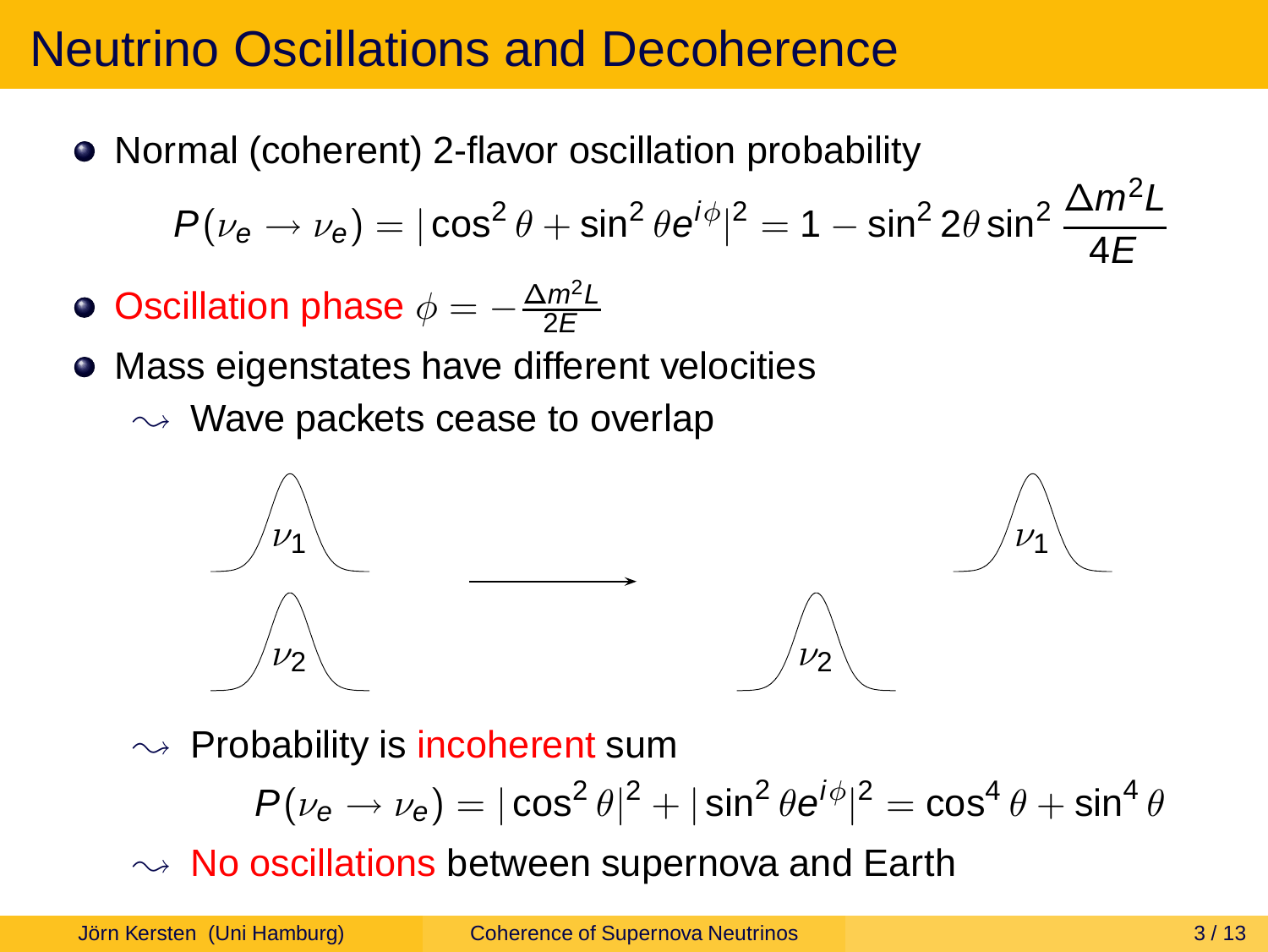# Observable Effects with Supernova Neutrinos

- Oscillations inside the Earth
- MSW and collective effects inside the supernova



Is coherence preserved in these cases?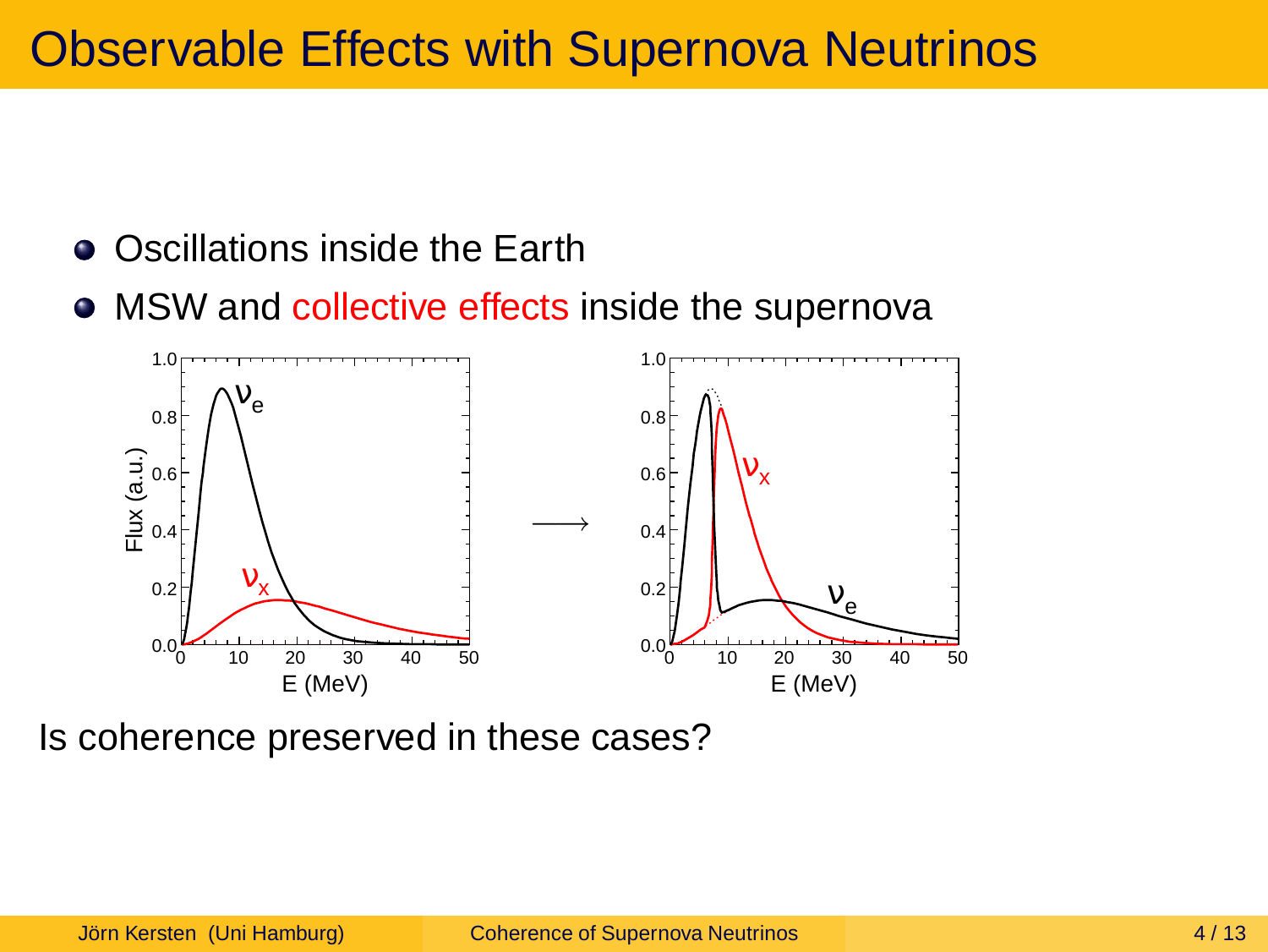- Wave packets overlap up to coherence length  $L_{\text{coh}}\sim\frac{\sigma}{\Delta}$ ∆v
- Depends on
	- Size of wave packets  $\sigma$
	- Velocity difference ∆v of mass eigenstates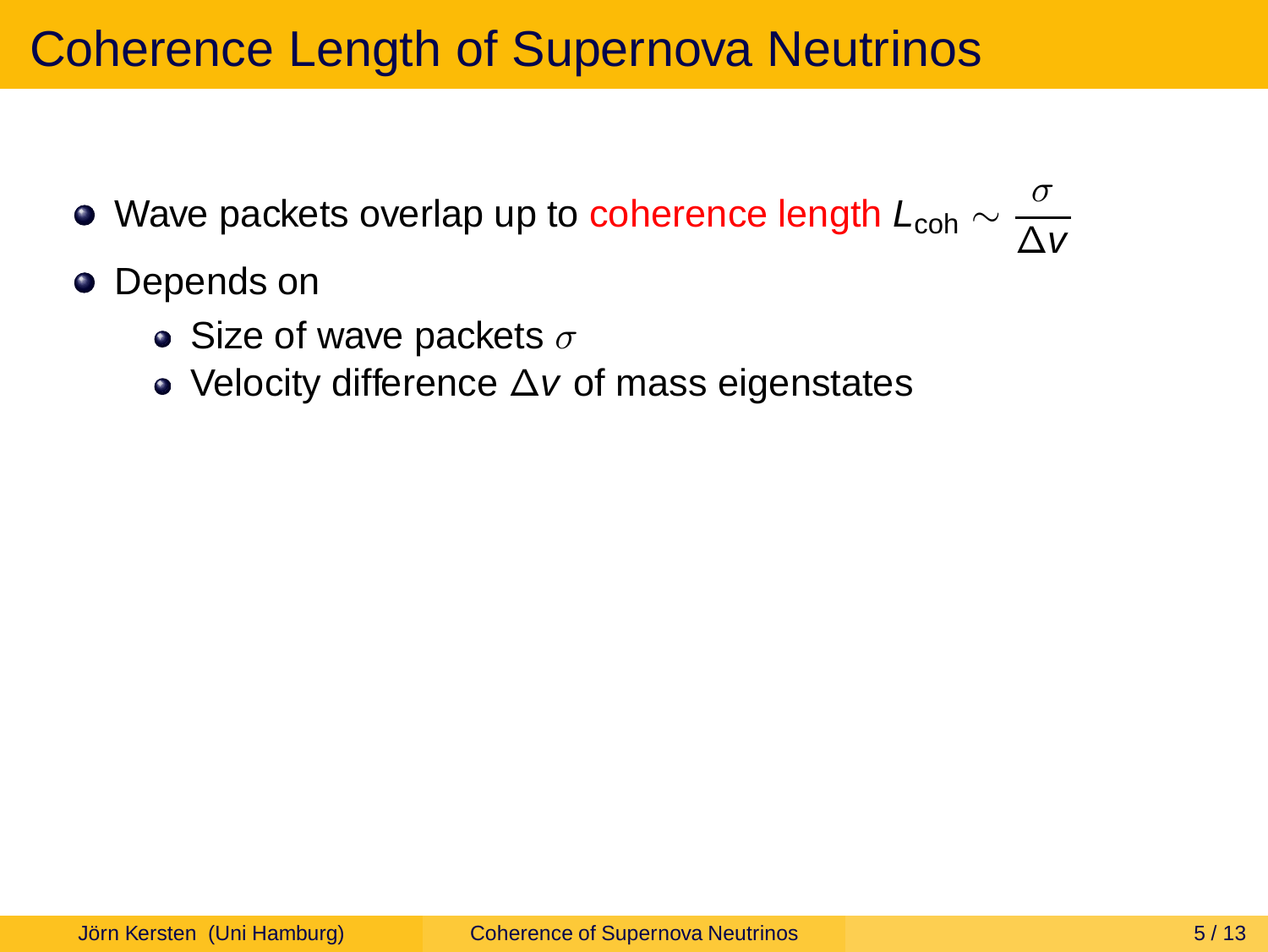- Determined by length of production process
- $\bullet$  Electron capture  $pe^- \rightarrow n\nu_e$
- **•** Time scale  $\sim$  time electron needs to cross proton,  $\tau \sim \sigma_e/V_e$
- Temperature  $\sim$  5 MeV  $\Rightarrow$  electron relativistic,  $v_e \sim 1$
- Size of electron wave packet  $\sigma_e \sim$  mean free path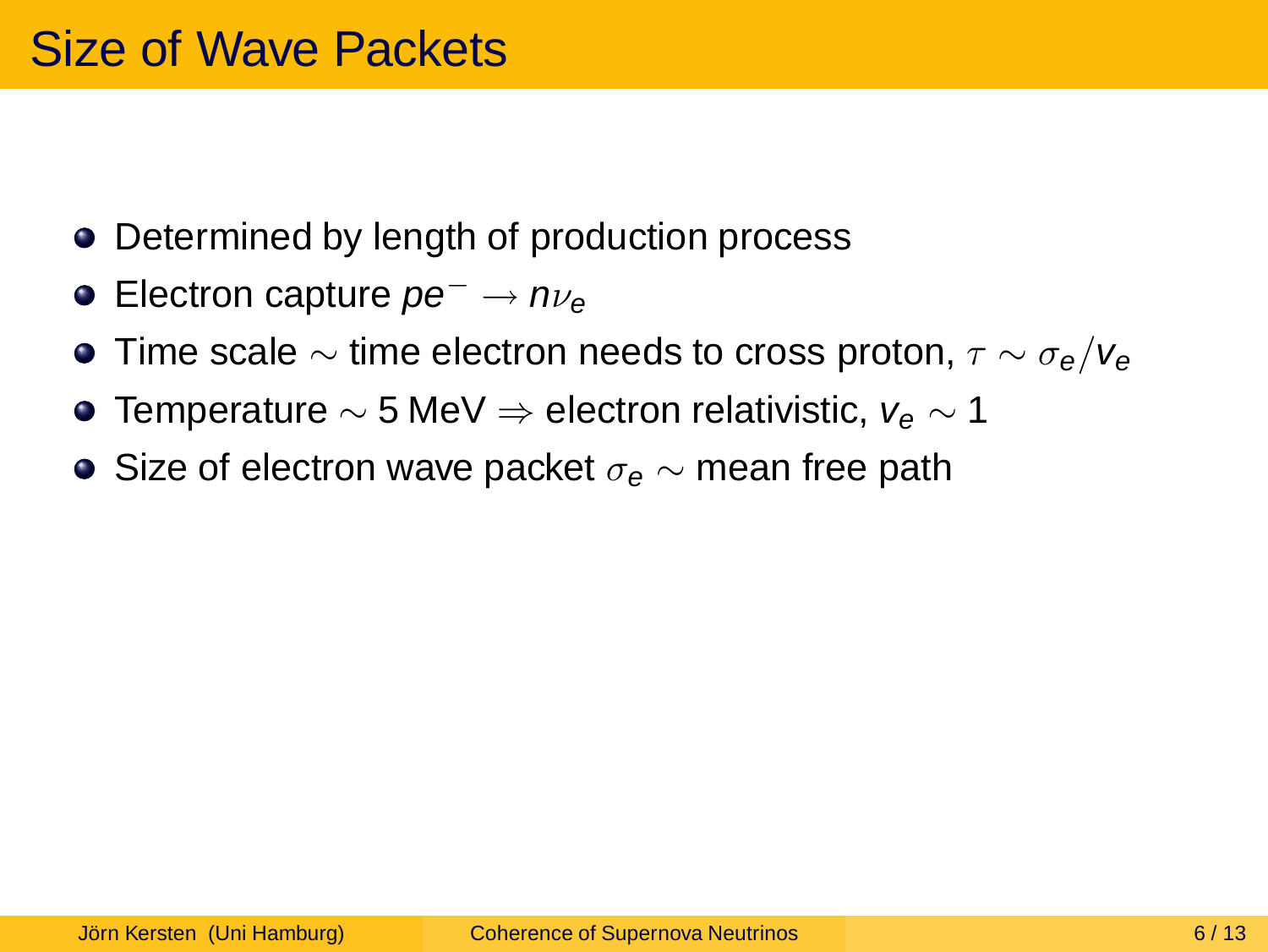- Determined by length of production process
- $\bullet$  Electron capture  $pe^- \rightarrow n\nu_e$
- **•** Time scale  $\sim$  time electron needs to cross proton,  $\tau \sim \sigma_e/V_e$
- Temperature  $\sim$  5 MeV  $\Rightarrow$  electron relativistic,  $v_e \sim 1$
- Size of electron wave packet  $\sigma_e \sim$  mean free path
- Result:  $\sigma \sim \sigma_{\bm{e}} \sim \left( 4 \pi \alpha^2 n \right)^{-1/3} \sim 10^{-11}$  cm
- **•** For comparison:
	- Atmospheric neutrinos:  $σ \sim 1$  cm
	- Reactor neutrinos:  $σ \sim 10^{-8}$  cm
- $\bullet \sigma_F \sim 1/\sigma \sim 1$  MeV not much smaller than  $E \sim 10$  MeV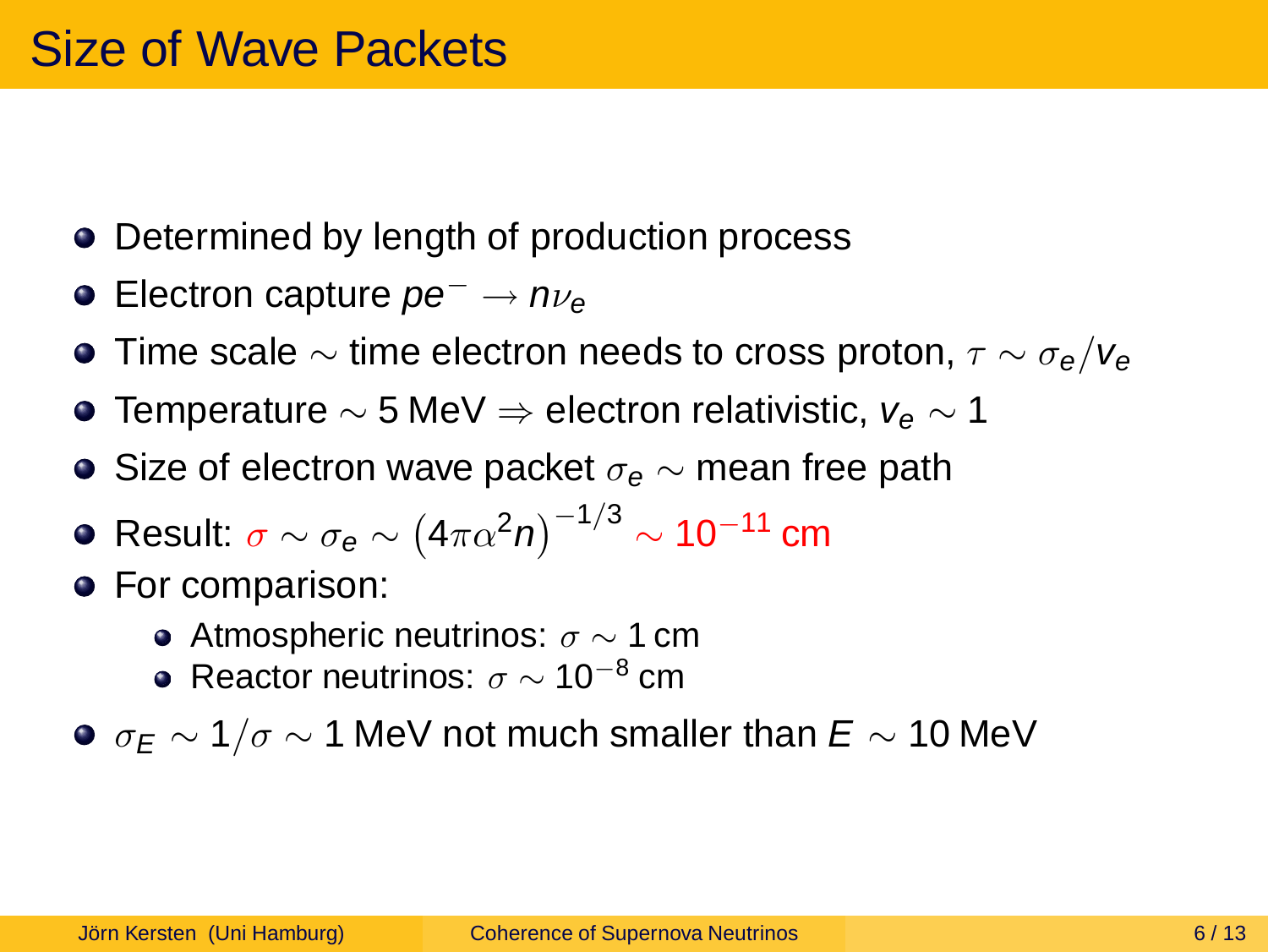- Wave packets overlap up to coherence length  $L_{\text{coh}}\sim\frac{\sigma}{\Delta}$ ∆v
- Depends on
	- Size of wave packets  $\sigma \sim 10^{-11}$  cm
	- Velocity difference ∆v of mass eigenstates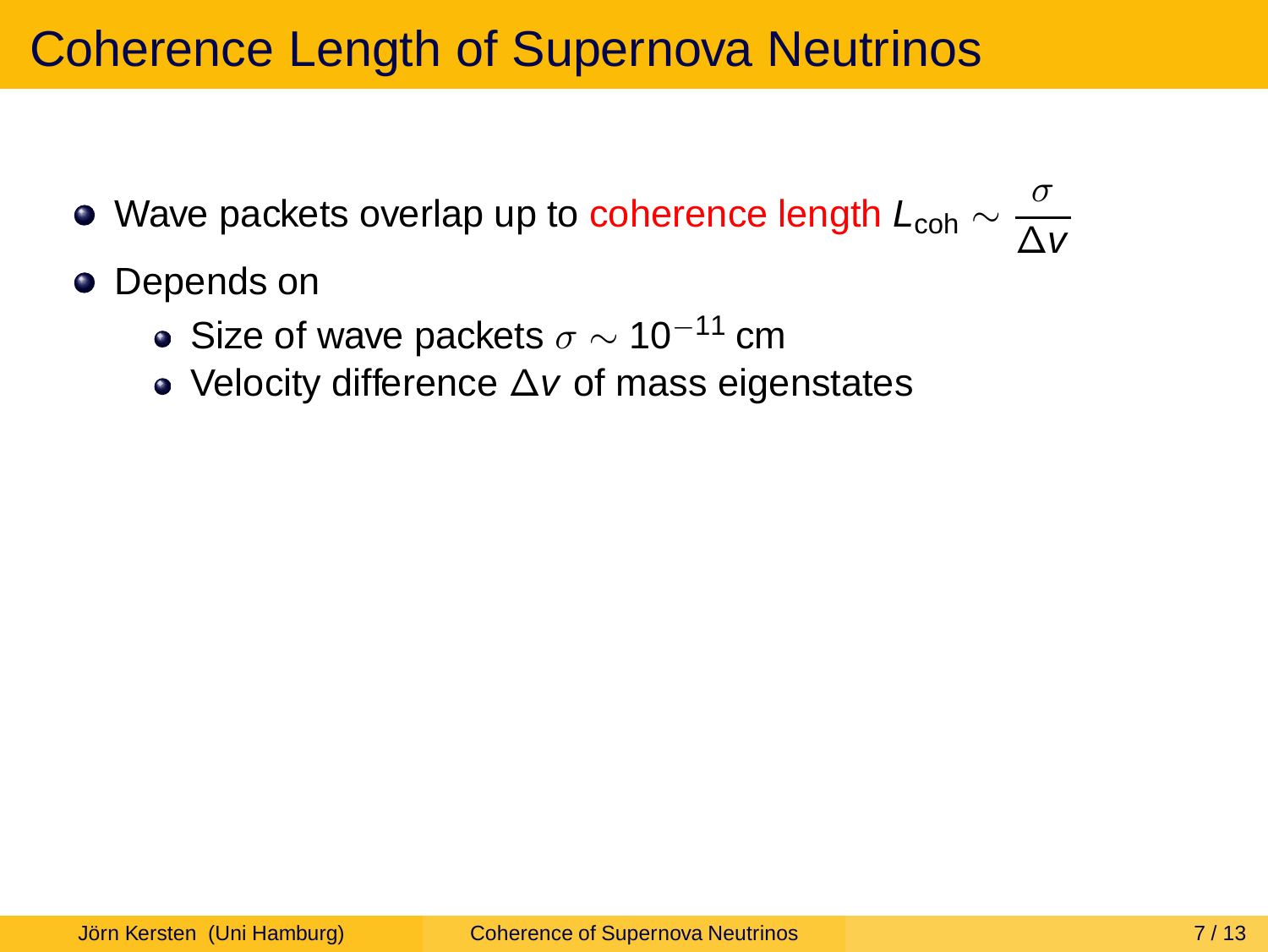- Wave packets overlap up to coherence length  $L_{\text{coh}}\sim\frac{\sigma}{\Delta}$ ∆v
- Depends on
	- Size of wave packets  $\sigma \sim 10^{-11}$  cm
	- Mass difference  $\Delta m^2_{\rm atm} \sim 10^{-3}$  eV $^2$  or  $\Delta m^2_{\rm sol} \sim 10^{-5}$  eV $^2$
	- Neutrino energy  $E \sim 10$  MeV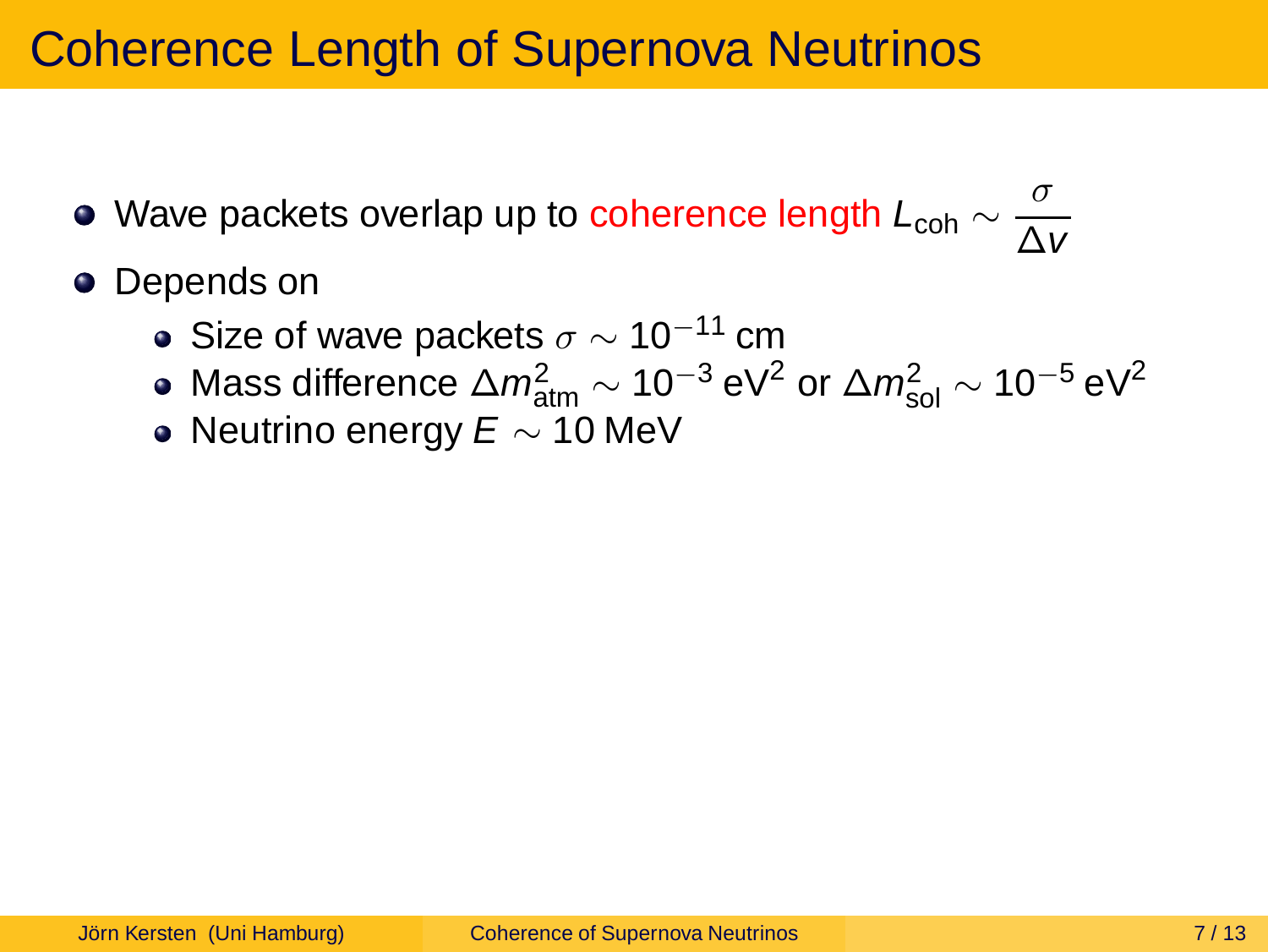- Wave packets overlap up to coherence length  $L_{\text{coh}}\sim\frac{\sigma}{\Delta}$ ∆v
- Depends on
	- Size of wave packets  $\sigma \sim 10^{-11}$  cm
	- Mass difference  $\Delta m^2_{\rm atm} \sim 10^{-3}$  eV $^2$  or  $\Delta m^2_{\rm sol} \sim 10^{-5}$  eV $^2$
	- Neutrino energy  $E \sim 10$  MeV
	- Matter density
	- Mixing angle  $\theta_{13} \sim 9^{\circ}$  or  $\theta_{12} \sim 30^{\circ}$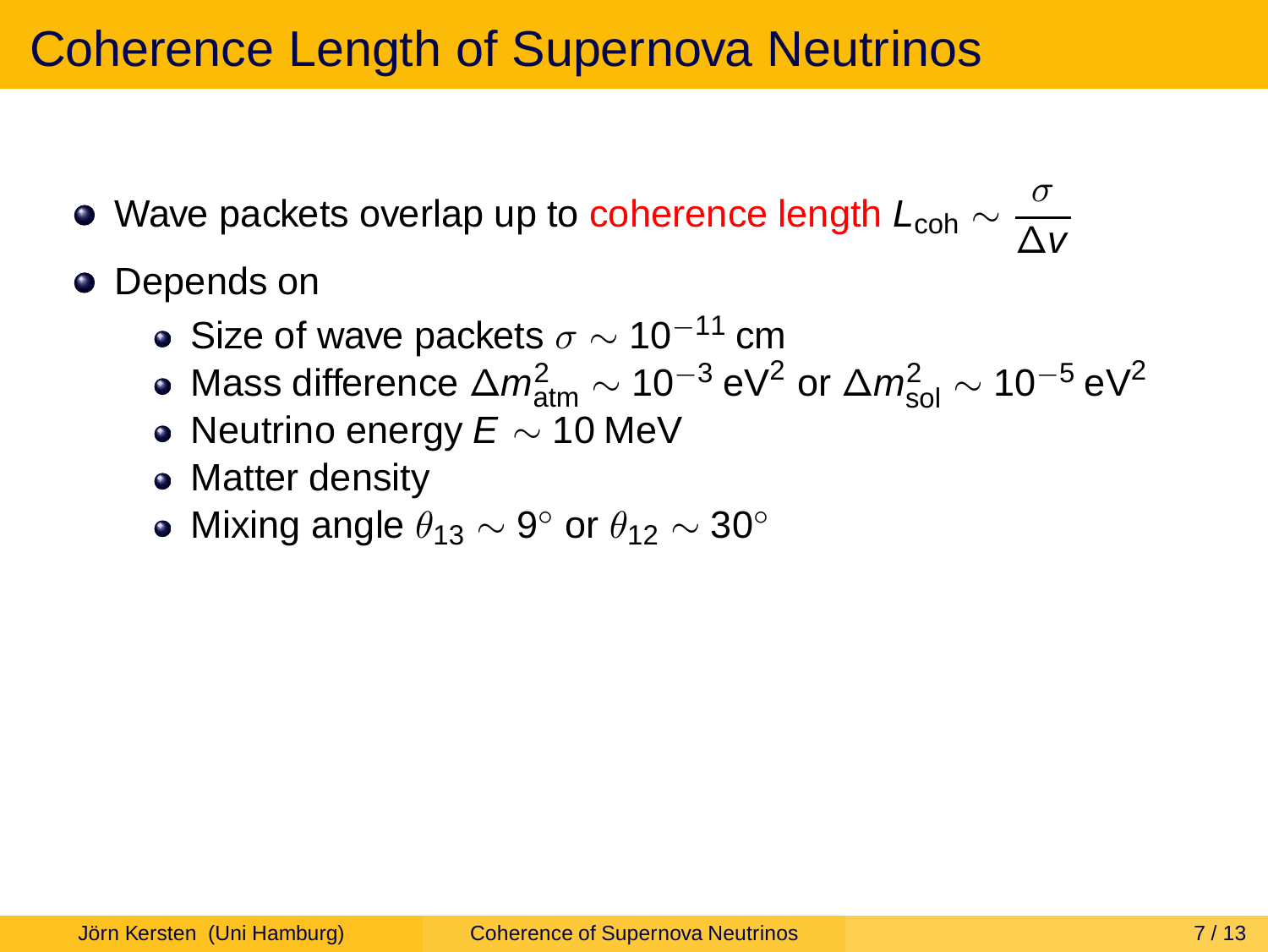- Wave packets overlap up to coherence length  $L_{\text{coh}}\sim\frac{\sigma}{\Delta}$ ∆v
- Depends on
	- Size of wave packets  $\sigma \sim 10^{-11}$  cm
	- Mass difference  $\Delta m^2_{\rm atm} \sim 10^{-3}$  eV $^2$  or  $\Delta m^2_{\rm sol} \sim 10^{-5}$  eV $^2$
	- Neutrino energy  $E \sim 10$  MeV
	- Matter density
	- Mixing angle  $\theta_{13} \sim 9^{\circ}$  or  $\theta_{12} \sim 30^{\circ}$
- Supernova, inner region:  $L_{coh}$  ~ 100 km  $\leq$  length scale of collective effects
- $\bullet$  Earth:  $L_{coh} \sim 1000$  km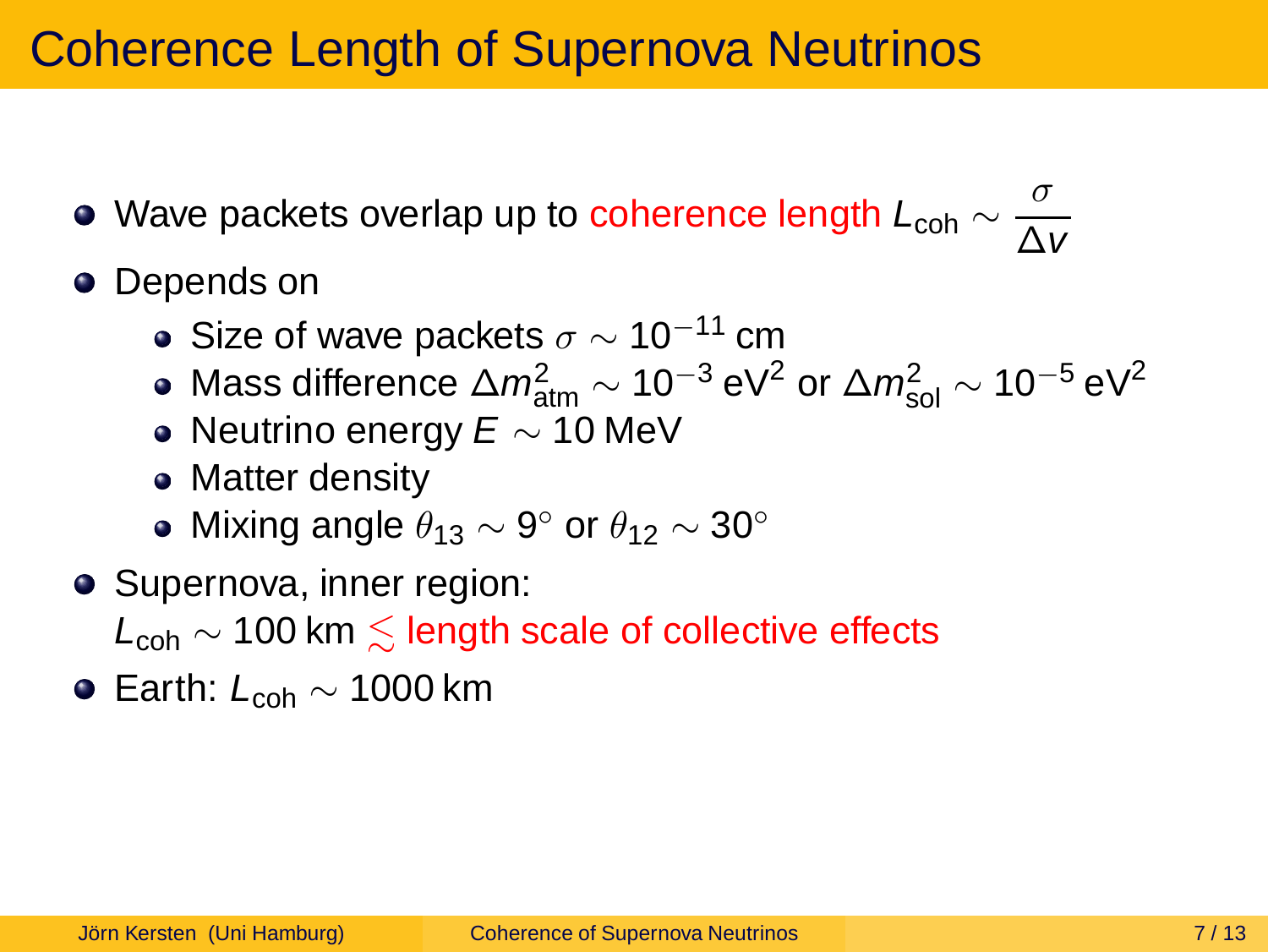- Wave packets overlap up to coherence length  $L_{\text{coh}}\sim\frac{\sigma}{\Delta}$ ∆v
- Depends on
	- Size of wave packets  $\sigma \sim 10^{-11}$  cm
	- Mass difference  $\Delta m^2_{\rm atm} \sim 10^{-3}$  eV $^2$  or  $\Delta m^2_{\rm sol} \sim 10^{-5}$  eV $^2$
	- Neutrino energy  $E \sim 10$  MeV
	- Matter density
	- Mixing angle  $\theta_{13} \sim 9^{\circ}$  or  $\theta_{12} \sim 30^{\circ}$
- Supernova, inner region:

 $L_{coh}$  ~ 100 km  $\leq$  length scale of collective effects

 $\bullet$  Earth:  $L_{coh} \sim 1000$  km

#### Supernova neutrinos are special

Very short wave packets  $\rightsquigarrow$  short coherence length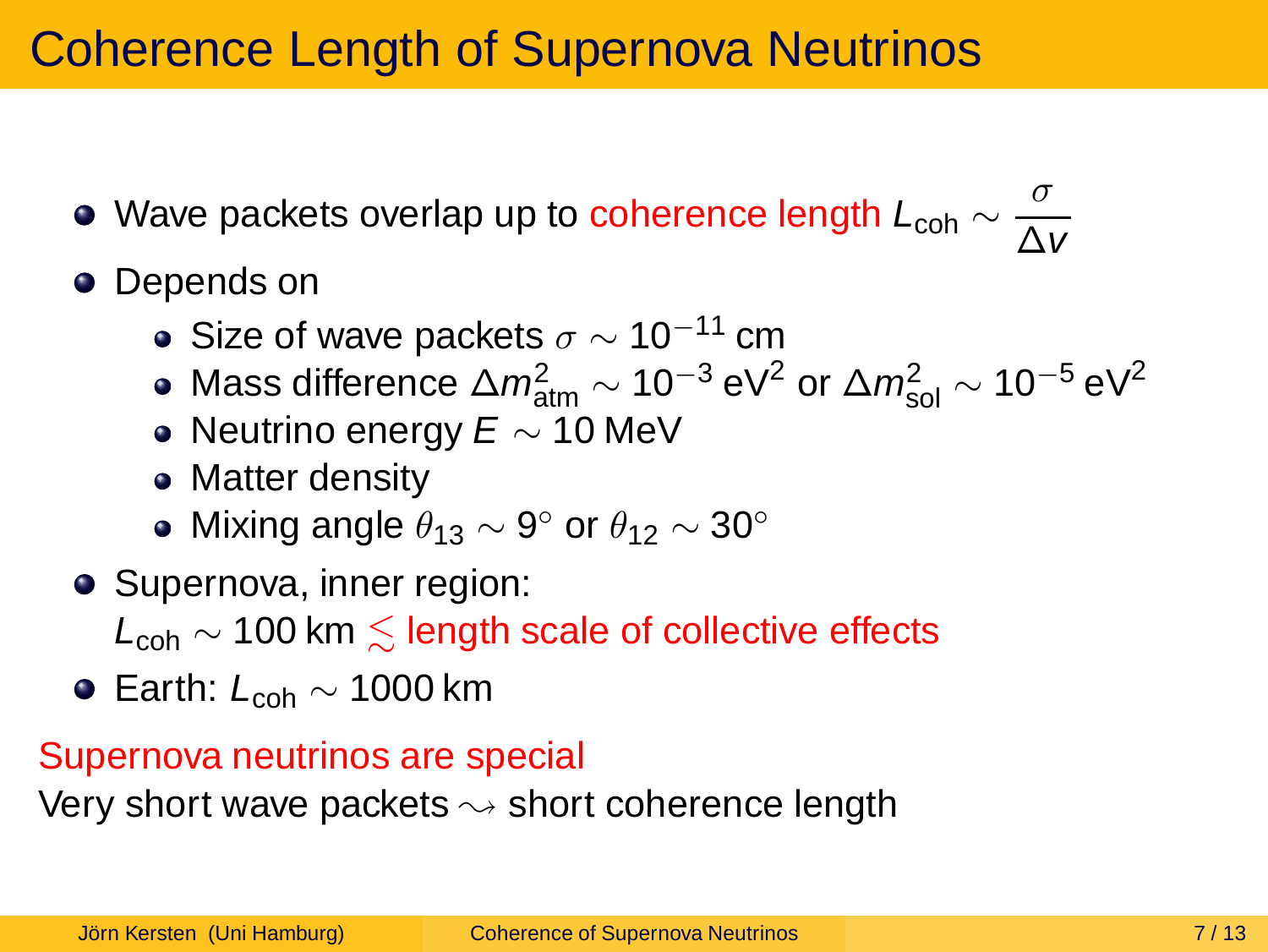$$
P(\nu_e \to \nu_e) = |\cos^2 \theta + \sin^2 \theta e^{i\phi}|^2
$$
  
=  $\cos^4 \theta + \sin^4 \theta + 2 \cos^2 \theta \sin^2 \theta \cos \phi$ 

Measured probability: average over energy resolution ∆E of detector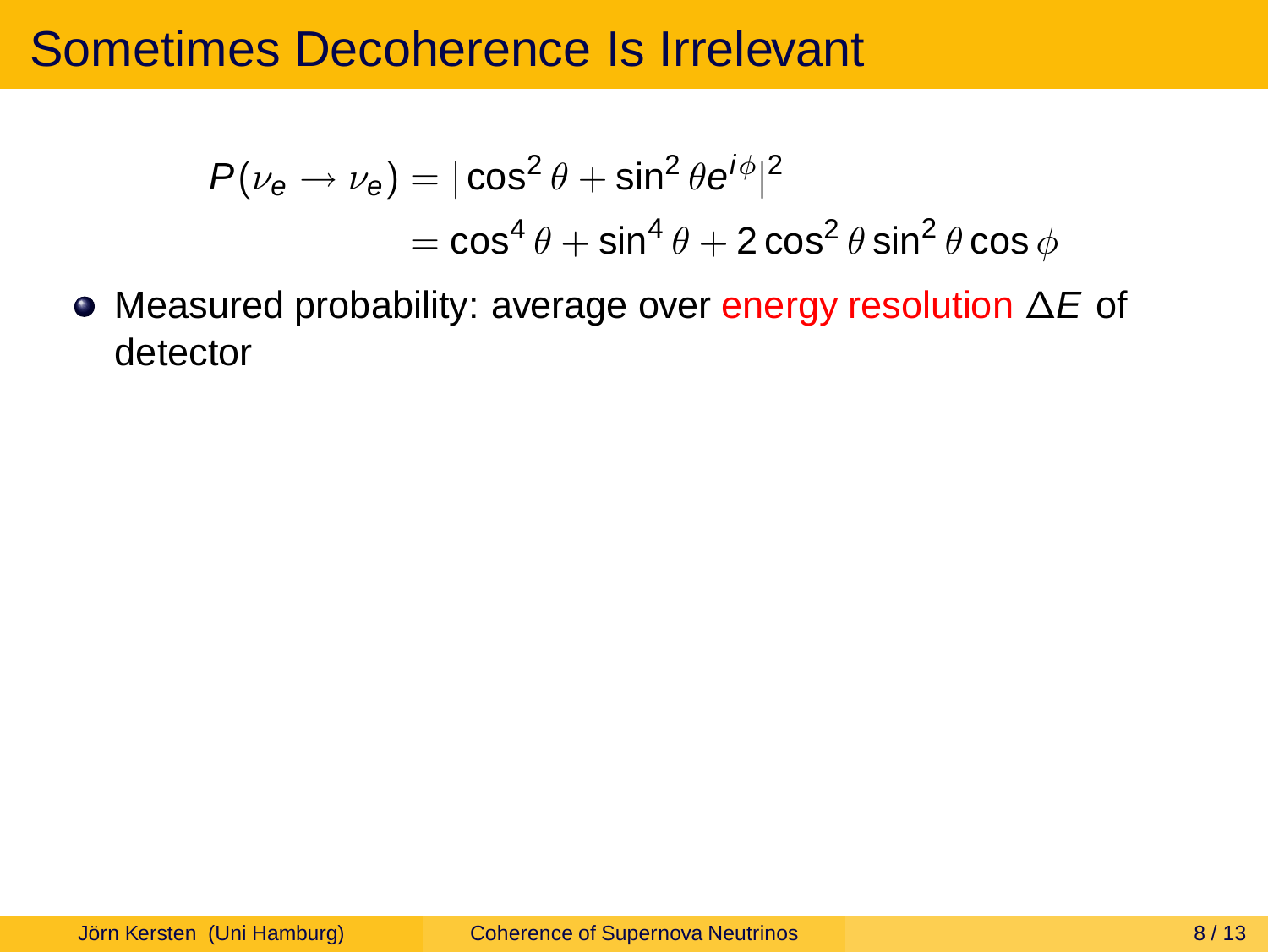$$
P(\nu_e \to \nu_e) = |\cos^2 \theta + \sin^2 \theta e^{i\phi}|^2
$$
  
=  $\cos^4 \theta + \sin^4 \theta + 2\overline{\cos^2 \theta} \sin^2 \theta \cos \phi$ 

- Measured probability: average over energy resolution ∆E of detector
- $\bullet \Delta E$  too large  $\rightsquigarrow$  interference term vanishes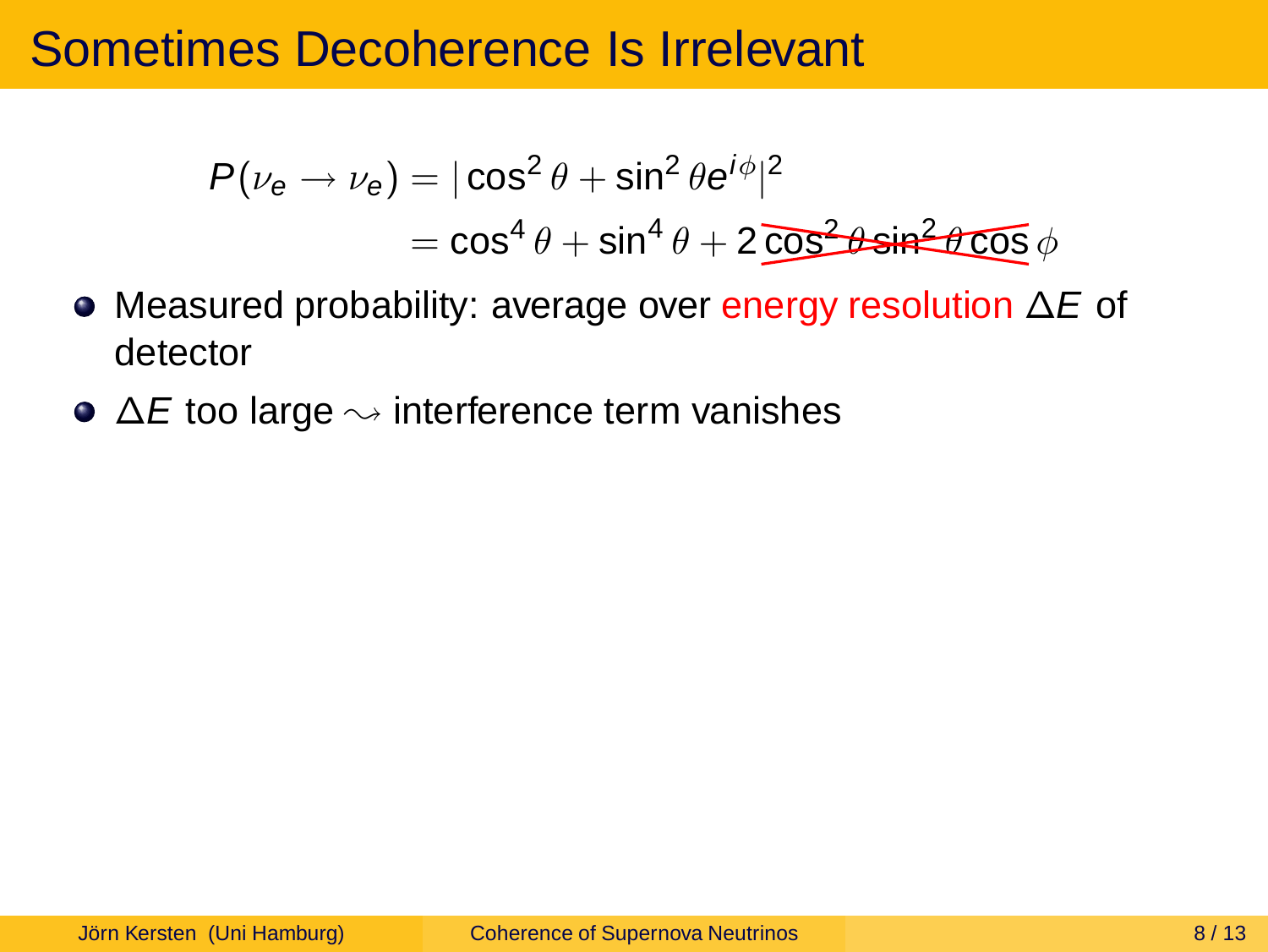$$
P(\nu_e \to \nu_e) = |\cos^2 \theta + \sin^2 \theta e^{i\phi}|^2
$$
  
=  $\cos^4 \theta + \sin^4 \theta + 2 \cos^2 \theta \sin^2 \theta \cos \phi$ 

- Measured probability: average over energy resolution ∆E of detector
- $\bullet \Delta E$  too large  $\rightsquigarrow$  interference term vanishes  $\sim$  Need sufficient energy resolution to observe oscillations

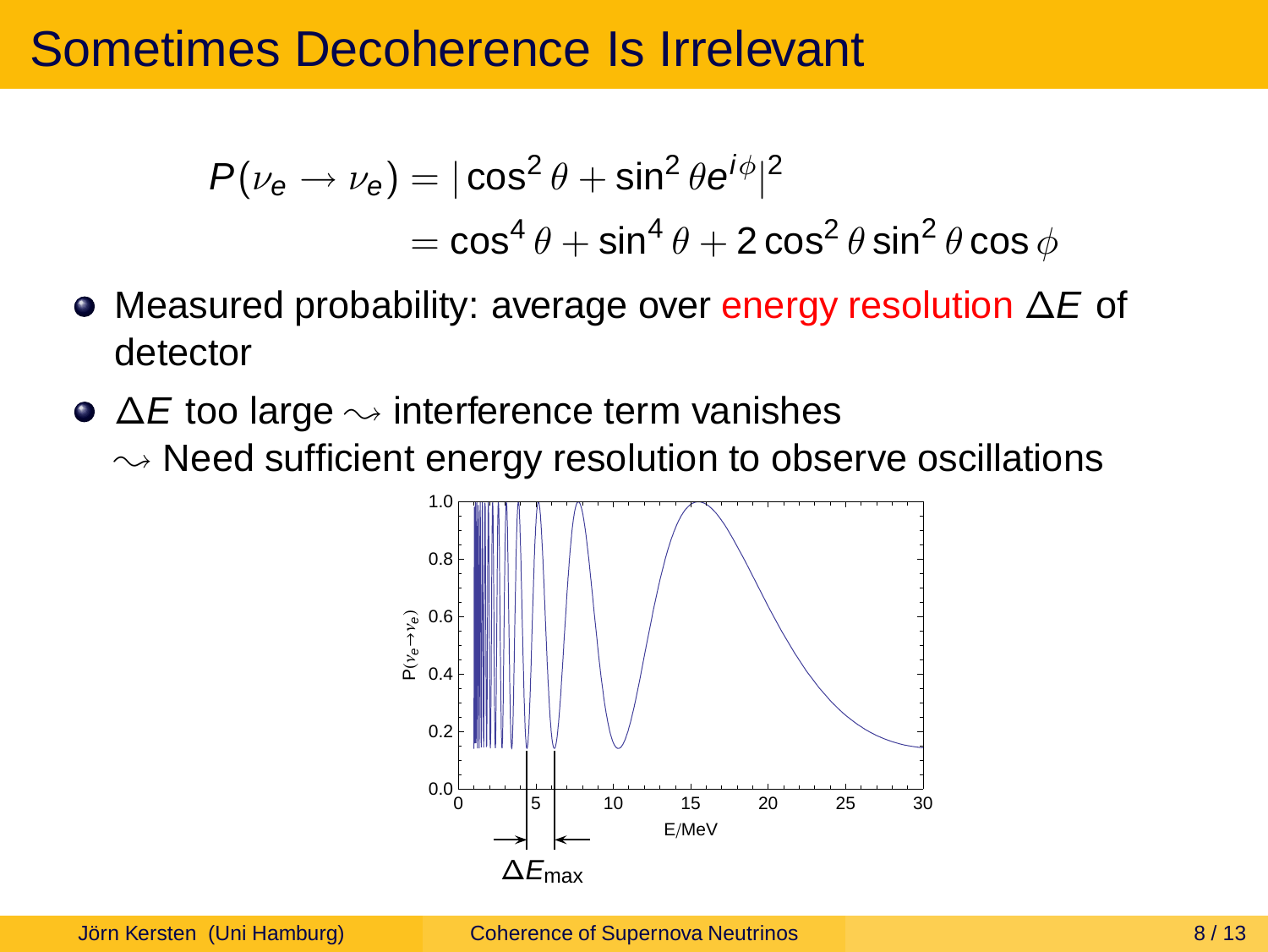$$
P(\nu_e \to \nu_e) = |\cos^2 \theta + \sin^2 \theta e^{i\phi}|^2
$$
  
=  $\cos^4 \theta + \sin^4 \theta + 2 \cos^2 \theta \sin^2 \theta \cos \phi$ 

- Measured probability: average over energy resolution ∆E of detector
- $\bullet \Delta E$  too large  $\rightsquigarrow$  interference term vanishes  $\rightsquigarrow$  Need sufficient energy resolution to observe oscillations
- $\bullet$  Corresponding uncertainty of arrival time  $\Delta t \sim 1/\Delta E$
- Coherence preserved for wave packets arriving within  $\Delta t$ , even if they are spacially separated

 $\sim$  Detector restores coherence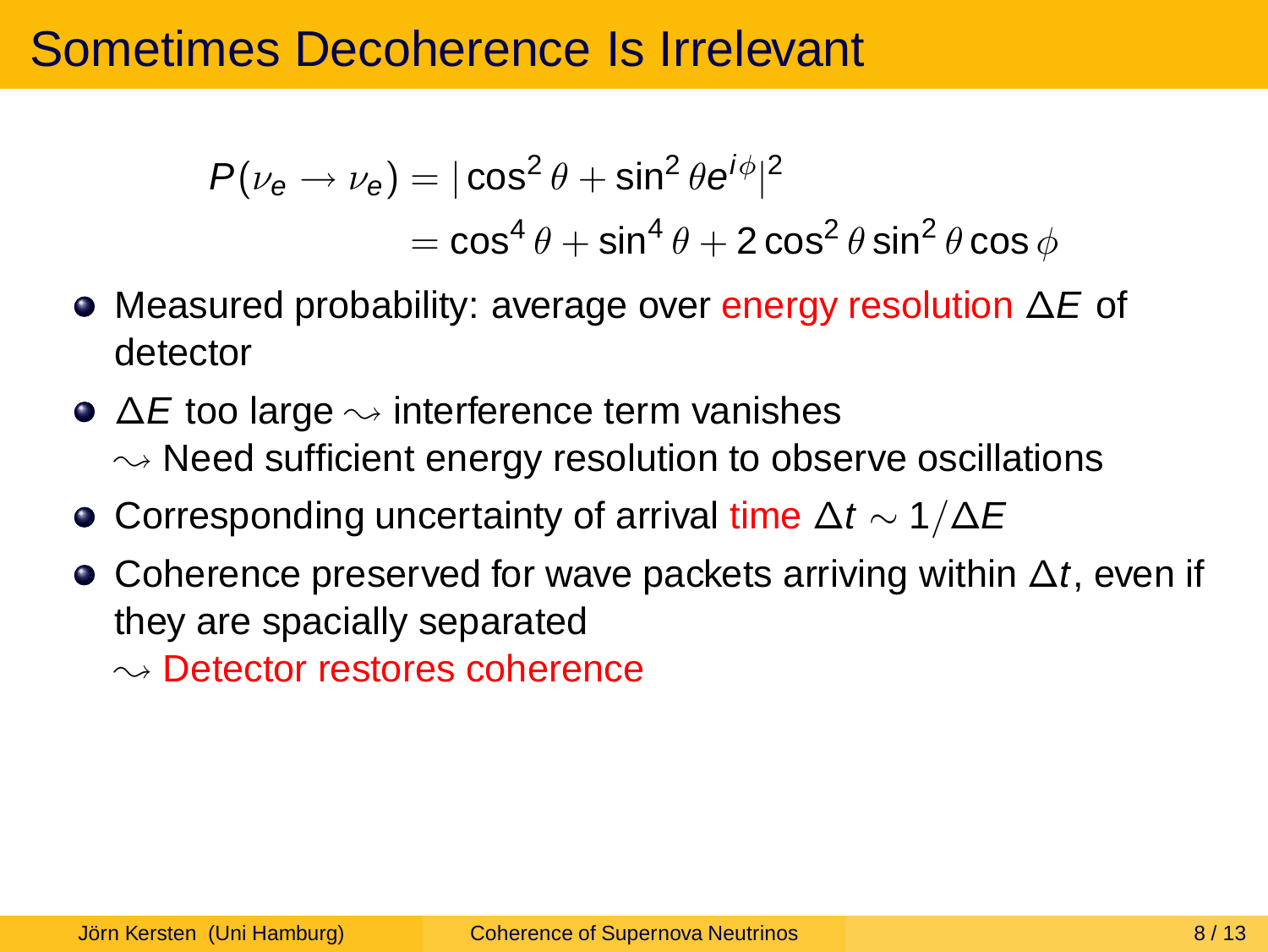$$
P(\nu_e \to \nu_e) = |\cos^2 \theta + \sin^2 \theta e^{i\phi}|^2
$$
  
=  $\cos^4 \theta + \sin^4 \theta + 2 \cos^2 \theta \sin^2 \theta \cos \phi$ 

- Measured probability: average over energy resolution ∆E of detector
- $\bullet \Delta E$  too large  $\rightsquigarrow$  interference term vanishes  $\rightsquigarrow$  Need sufficient energy resolution to observe oscillations
- $\bullet$  Corresponding uncertainty of arrival time  $\Delta t \sim 1/\Delta E$
- Coherence preserved for wave packets arriving within  $\Delta t$ , even if they are spacially separated  $\sim$  Detector restores coherence
- Always the case in vacuum and matter with slowly changing density (adiabatic case)
- Does this change in non-adiabatic case?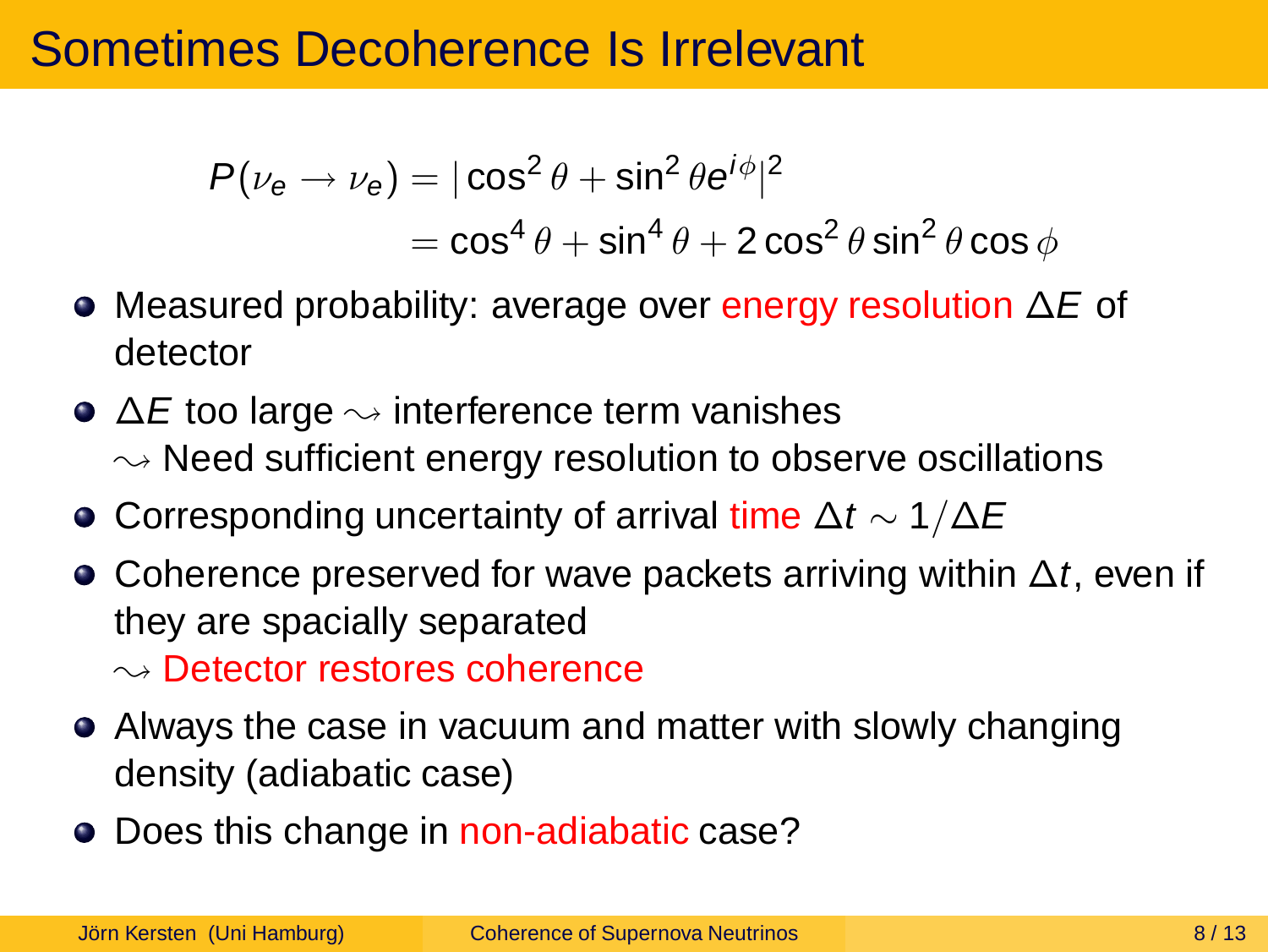- Simplest case: density step
- Each wave packet splits up into two

 $\nu_1$  $\rho$  |  $\rho$ ′ ρ

 $\rho''$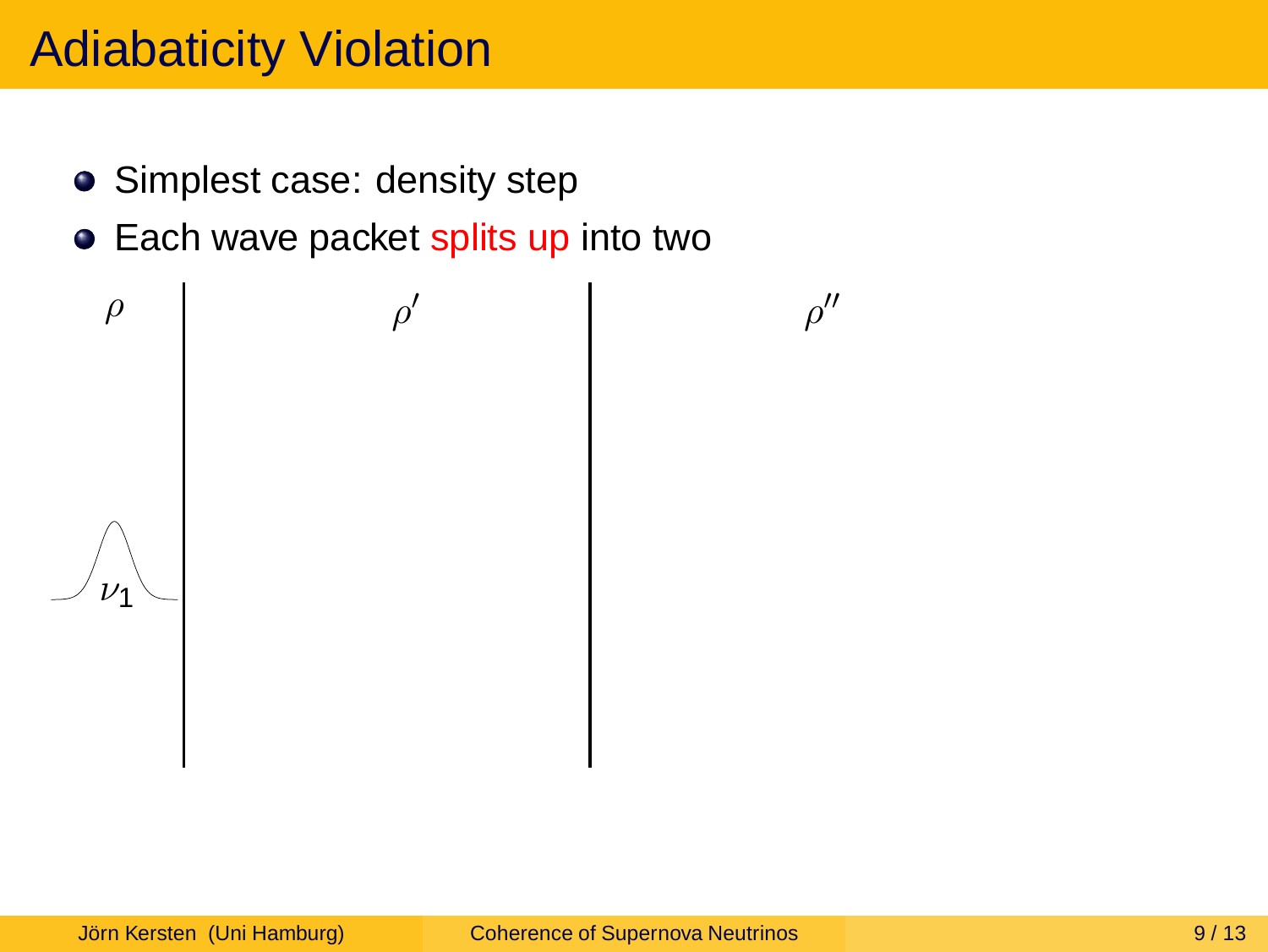- Simplest case: density step
- Each wave packet splits up into two



 $\rho''$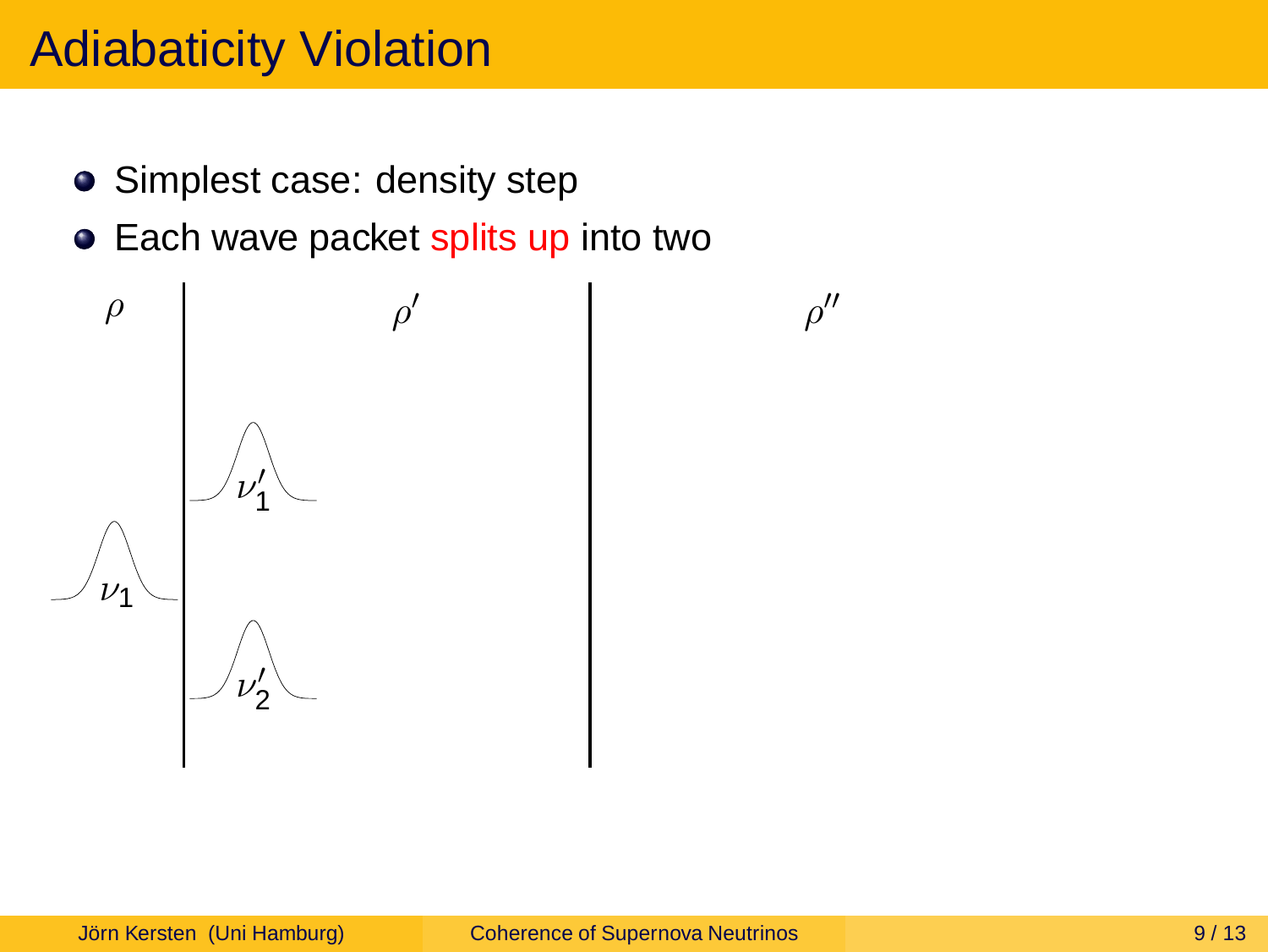- Simplest case: density step
- Each wave packet splits up into two



 $\rho''$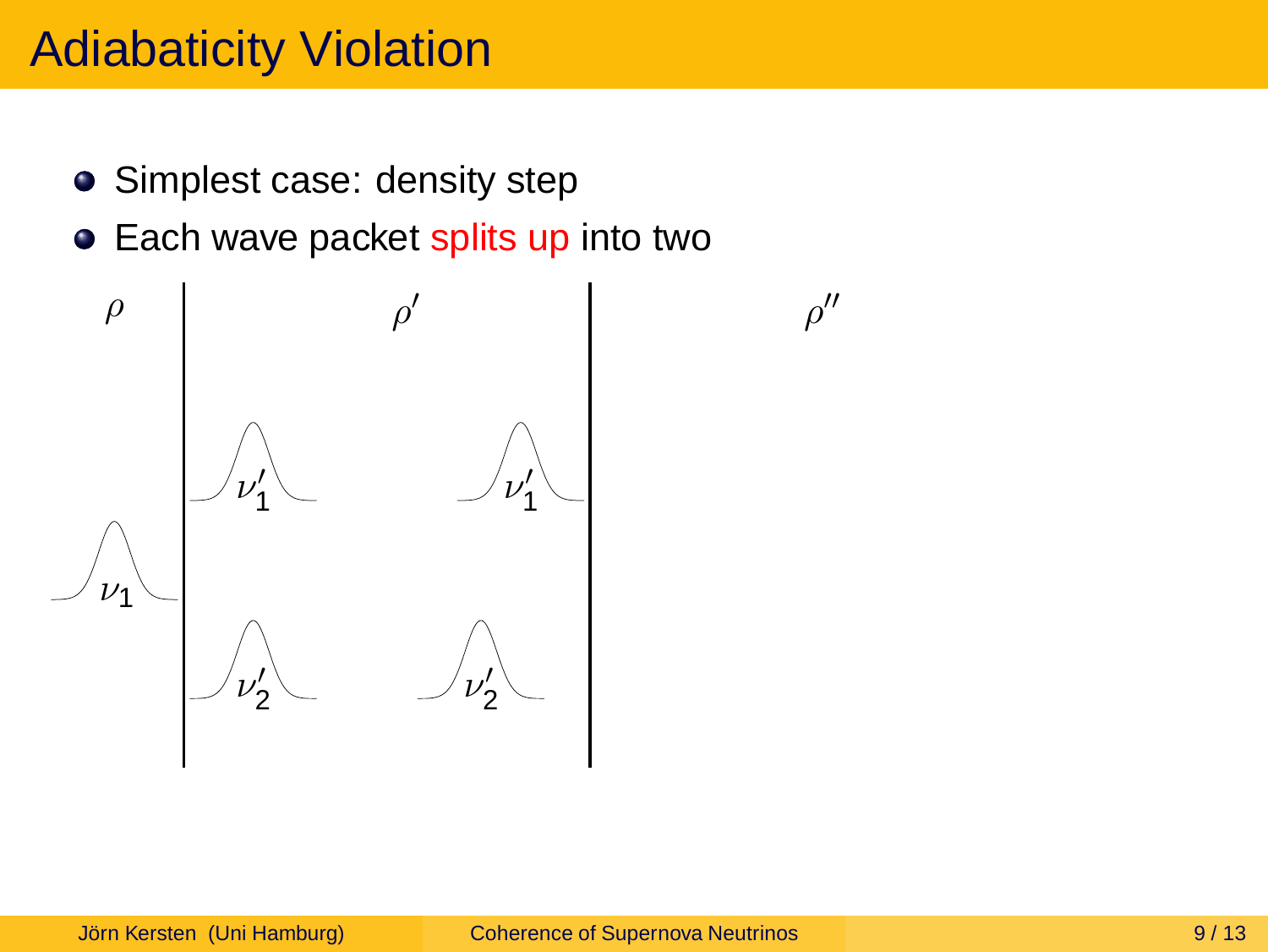- Simplest case: density step
- Each wave packet splits up into two

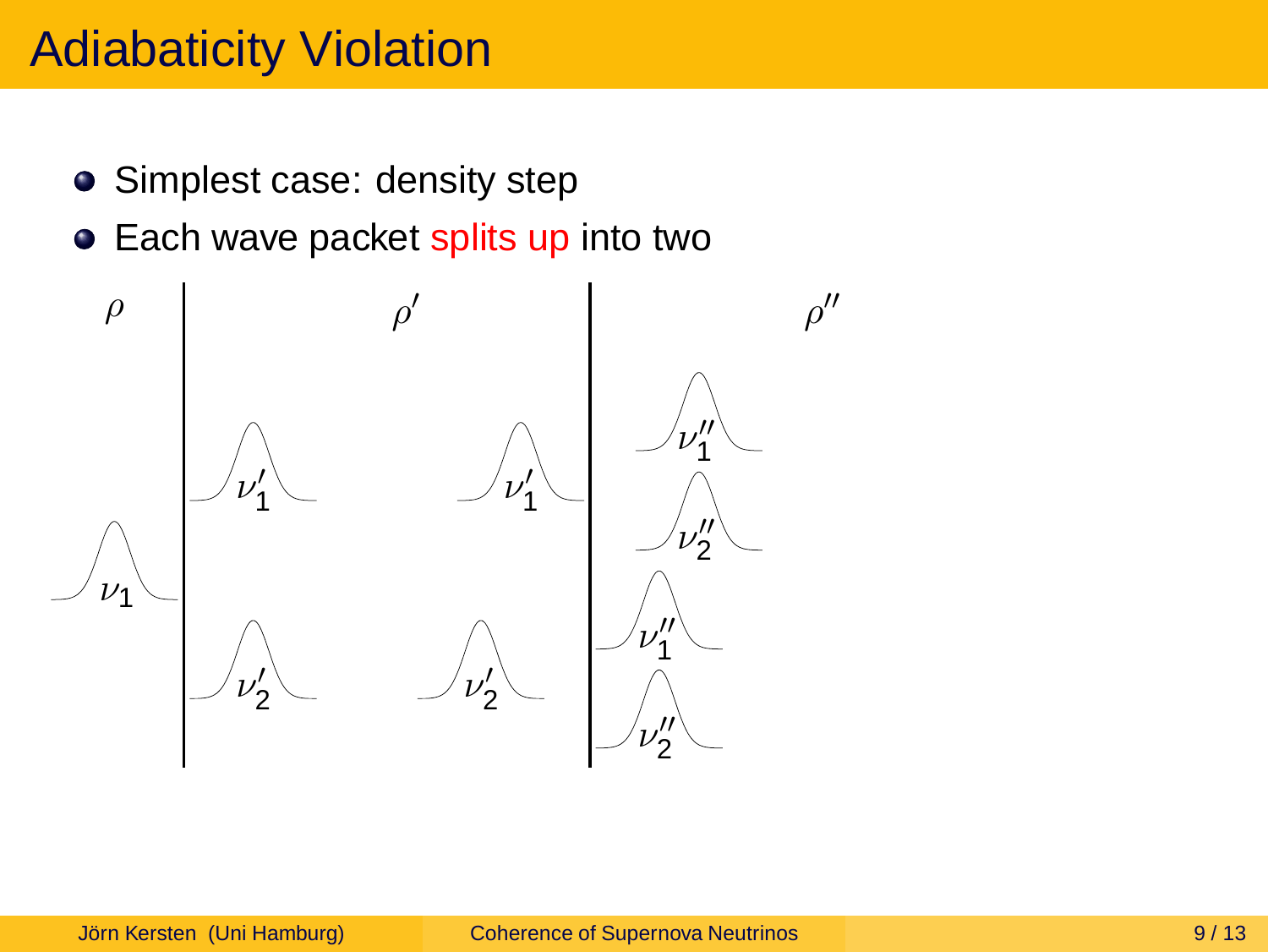- Simplest case: density step
- Each wave packet splits up into two

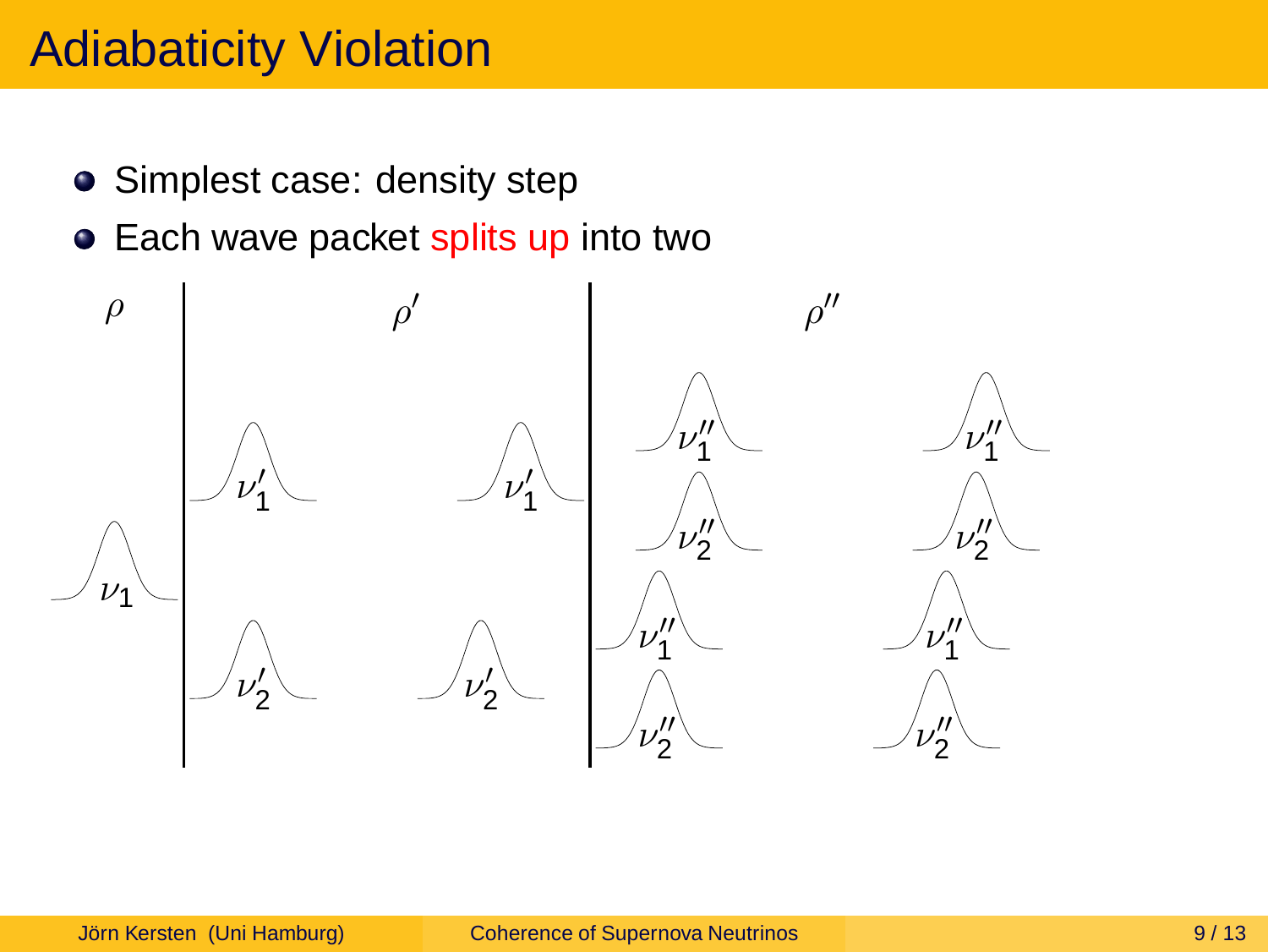- Simplest case: density step
- Each wave packet splits up into two
- Different oscillation phase in each layer  $\bullet$
- Complete coherence:

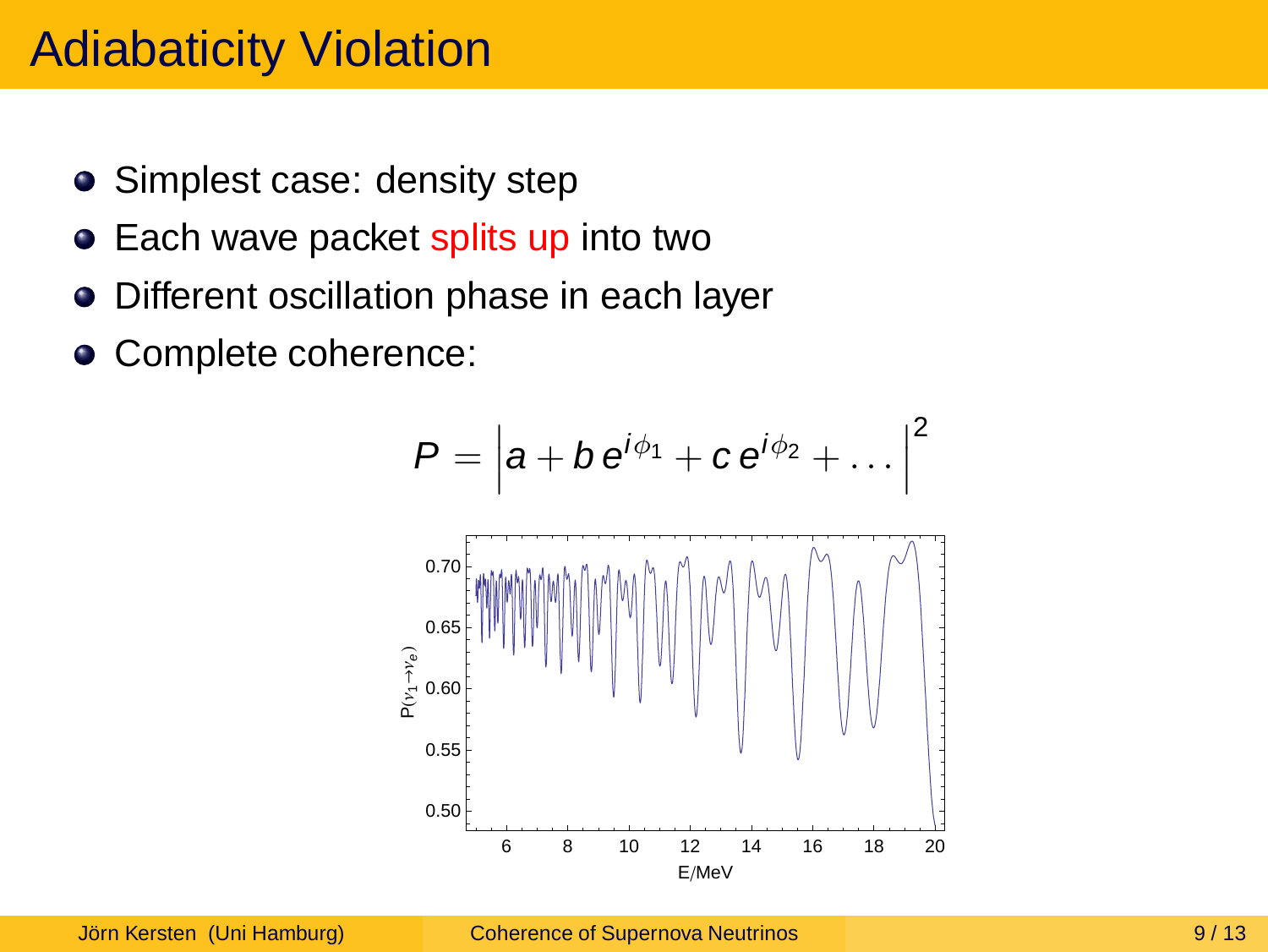- Simplest case: density step
- Each wave packet splits up into two
- Different oscillation phase in each layer
- Complete coherence:

$$
P=\left|a+b e^{i\phi_1}+c e^{i\phi_2}+\ldots\right|^2
$$

● Complete decoherence:

$$
P=a^2+b^2+c^2+\ldots
$$

• Energy resolution good enough to resolve all oscillation features ⇒ detector restores coherence as before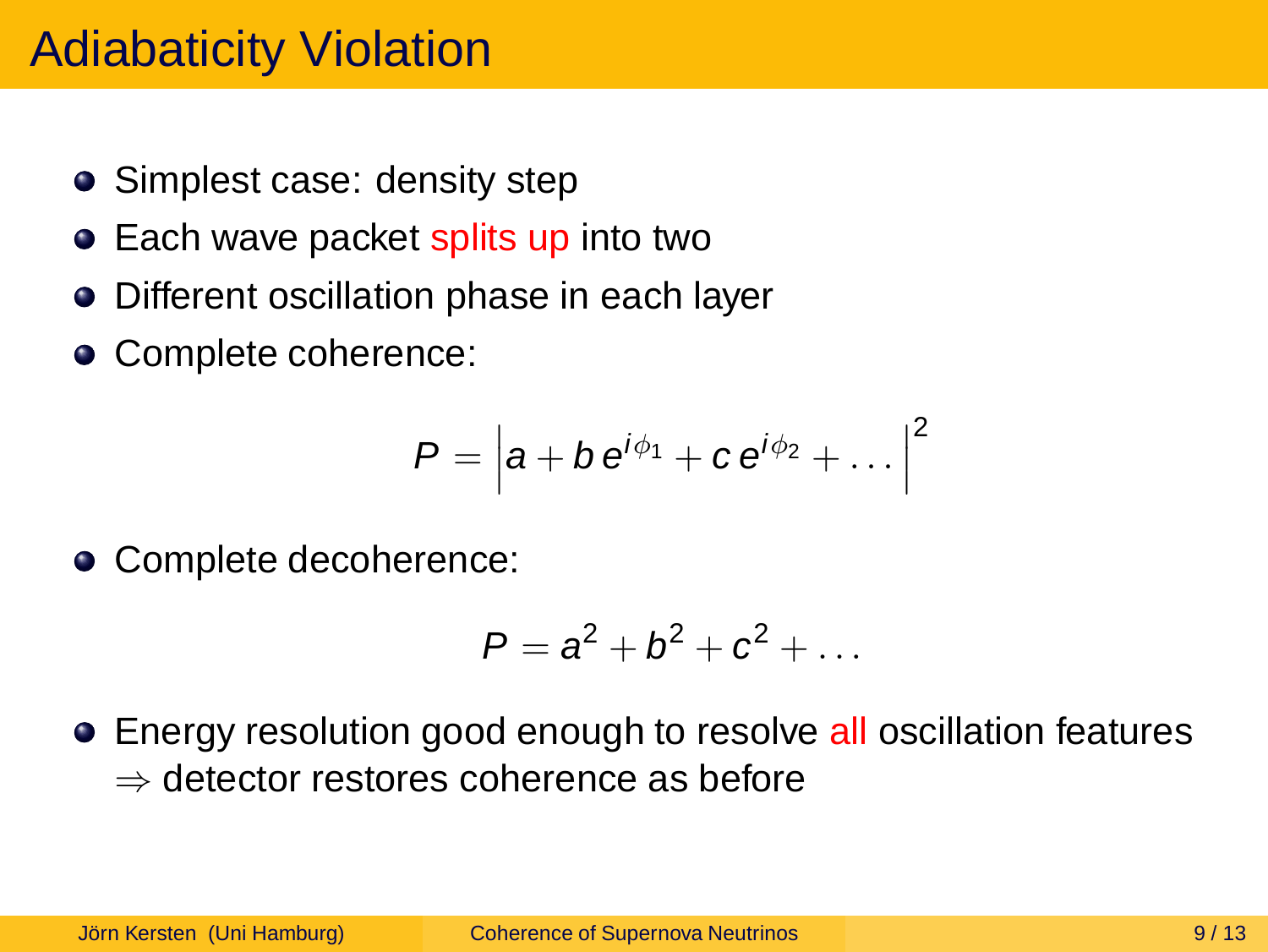# Incomplete Averaging



Energy resolution may be

- $\bullet$  too bad to observe cos  $\phi_1$  term
- **o** good enough to observe cos( $\phi_2 \phi_1$ ) term if  $\phi_1 \approx \phi_2$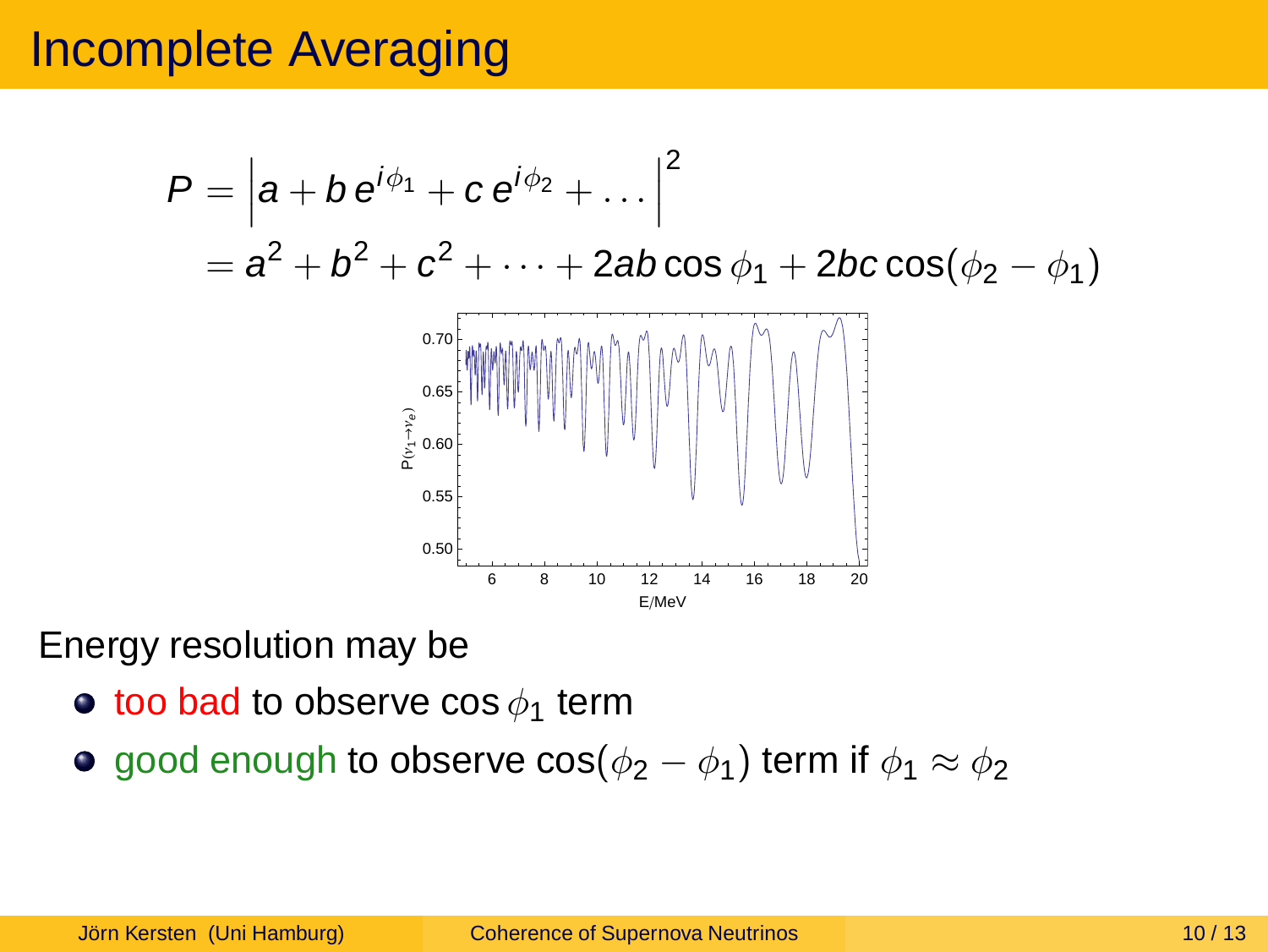# Incomplete Averaging



Energy resolution may be

- $\bullet$  too bad to observe cos  $\phi_1$  term
- **o** good enough to observe  $cos(\phi_2 \phi_1)$  term if  $\phi_1 \approx \phi_2$

But only if wave packets overlap (coherent case)?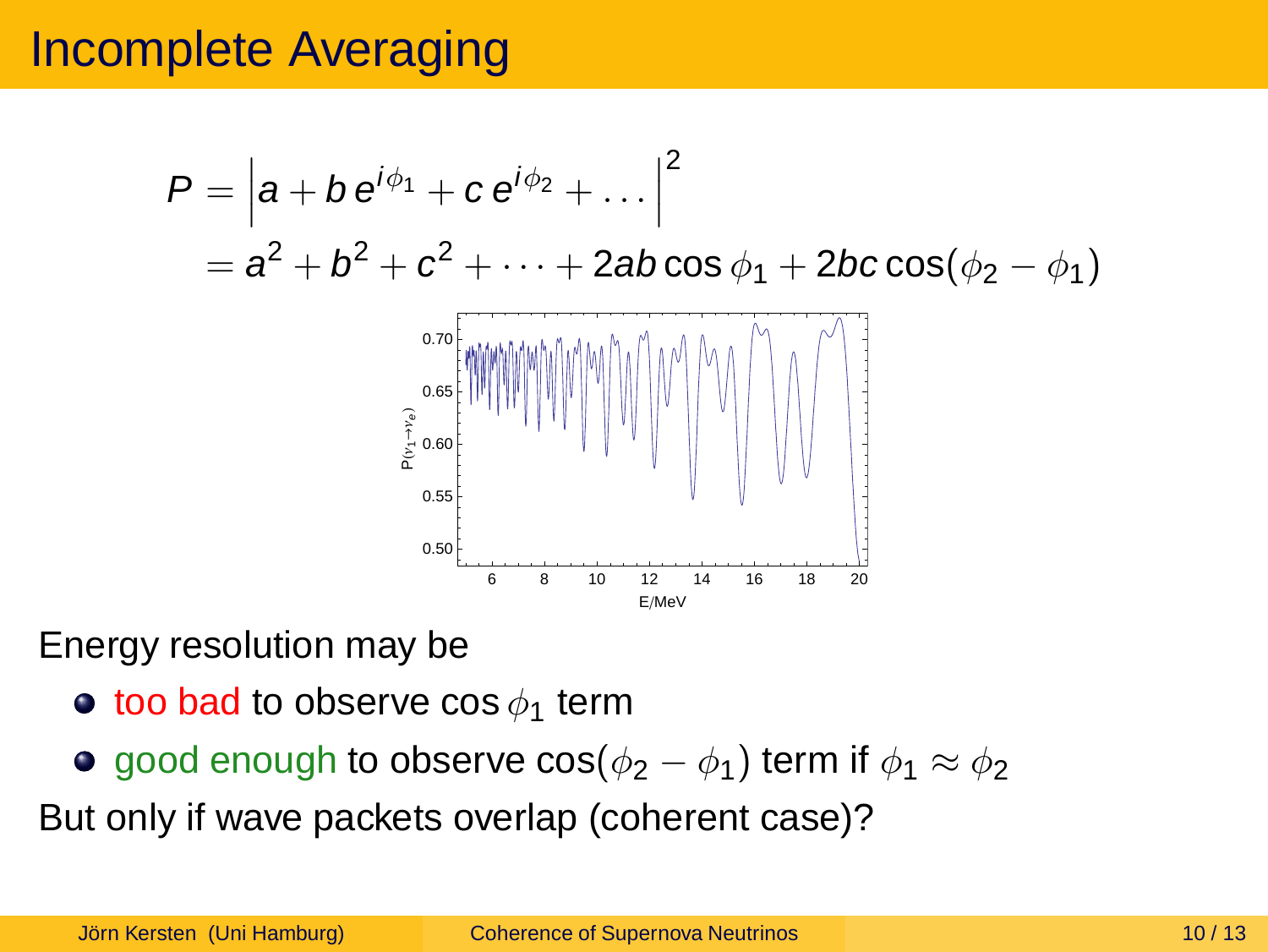Wave packets don't need to separate forever:



 $\rho''$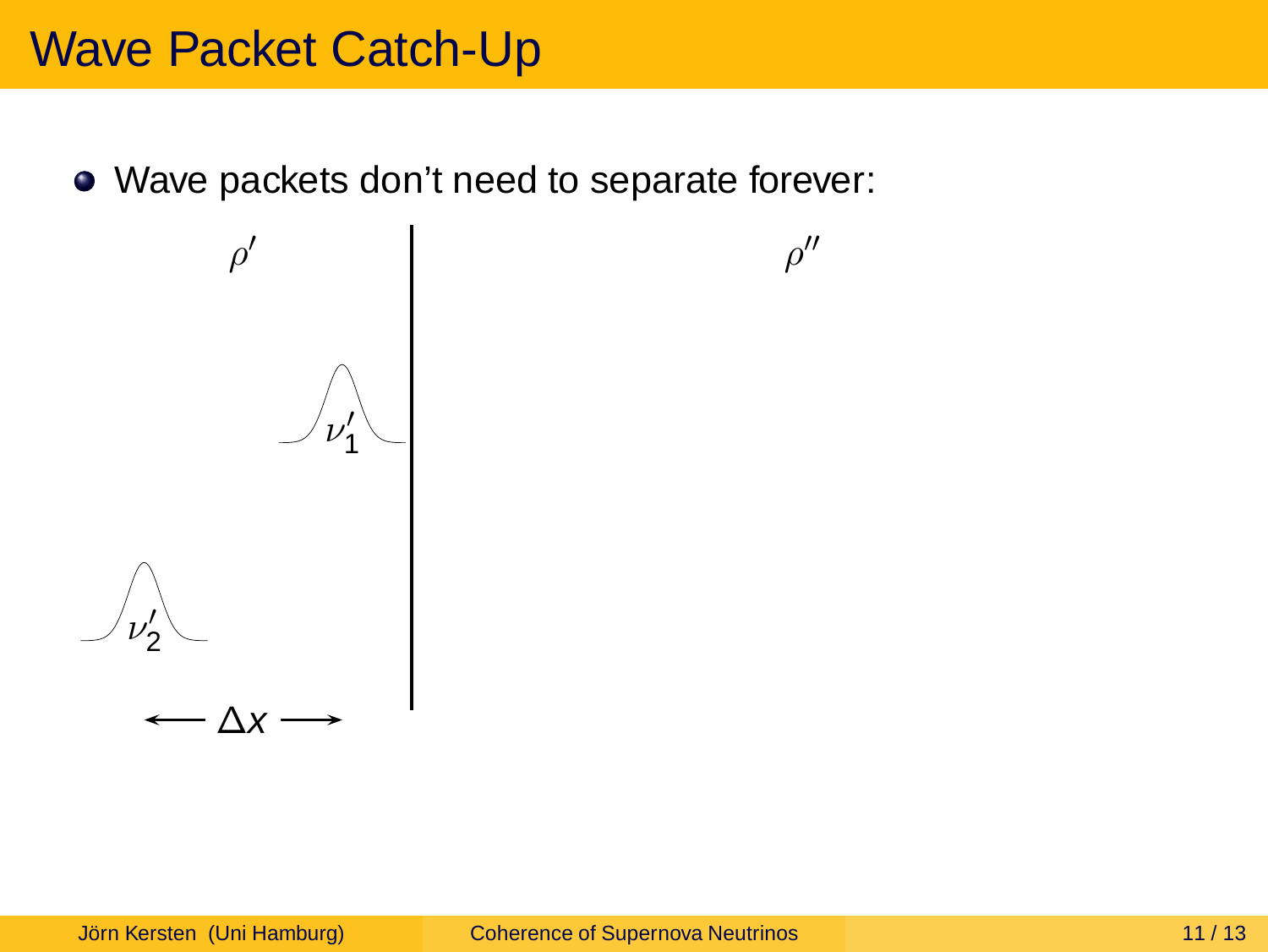Wave packets don't need to separate forever:

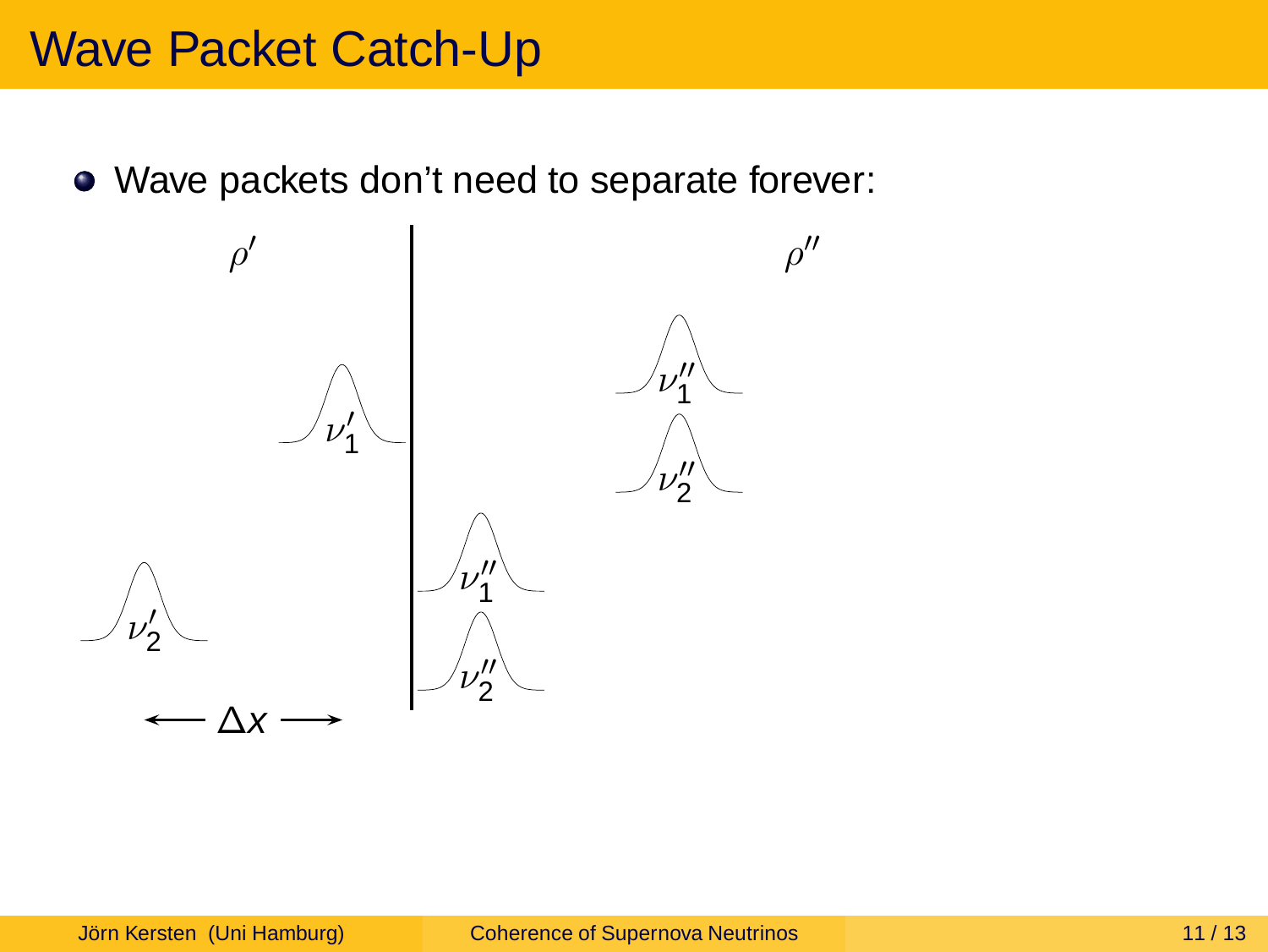Wave packets don't need to separate forever:

 $\rho''$ 

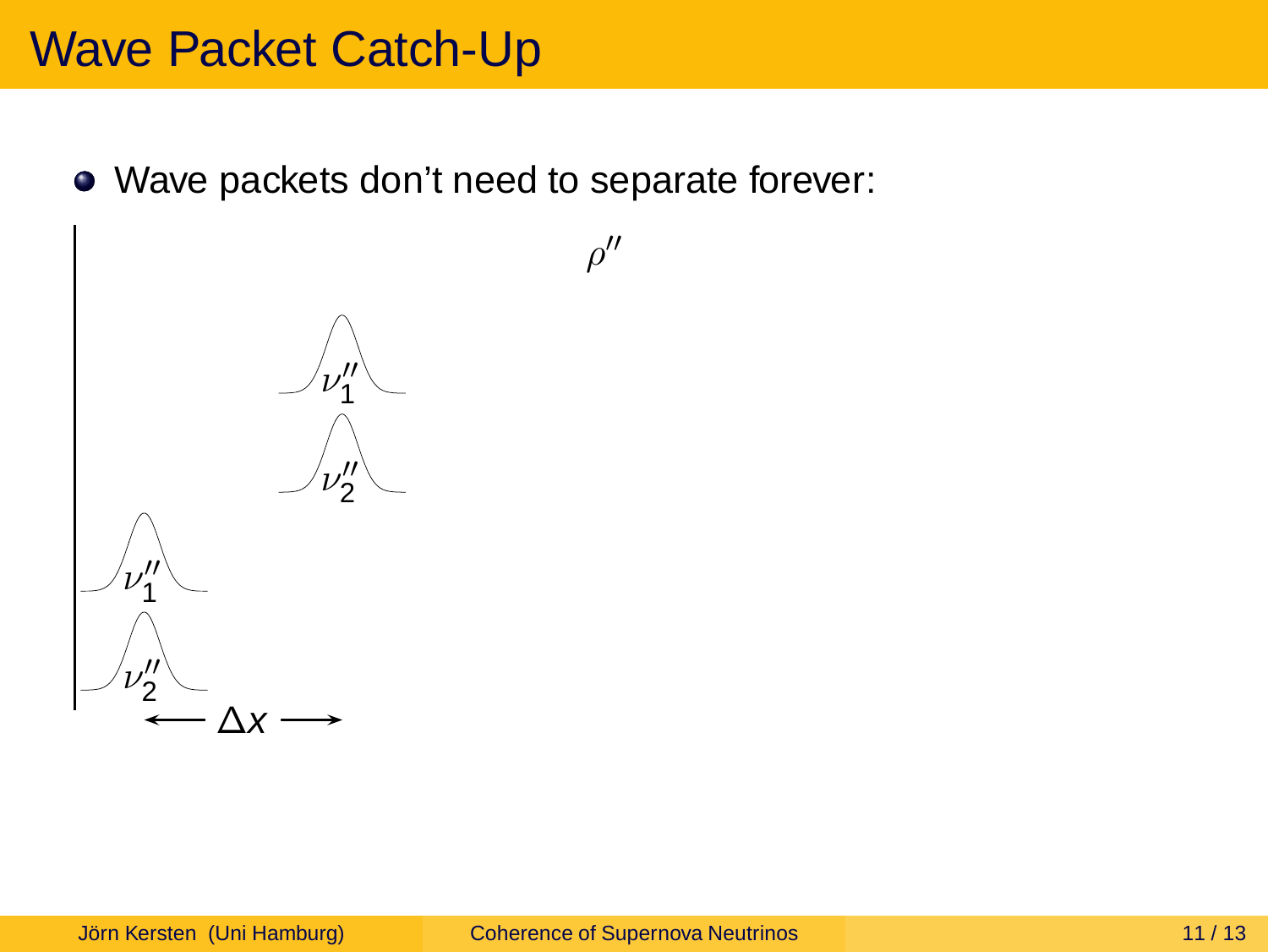Wave packets don't need to separate forever:

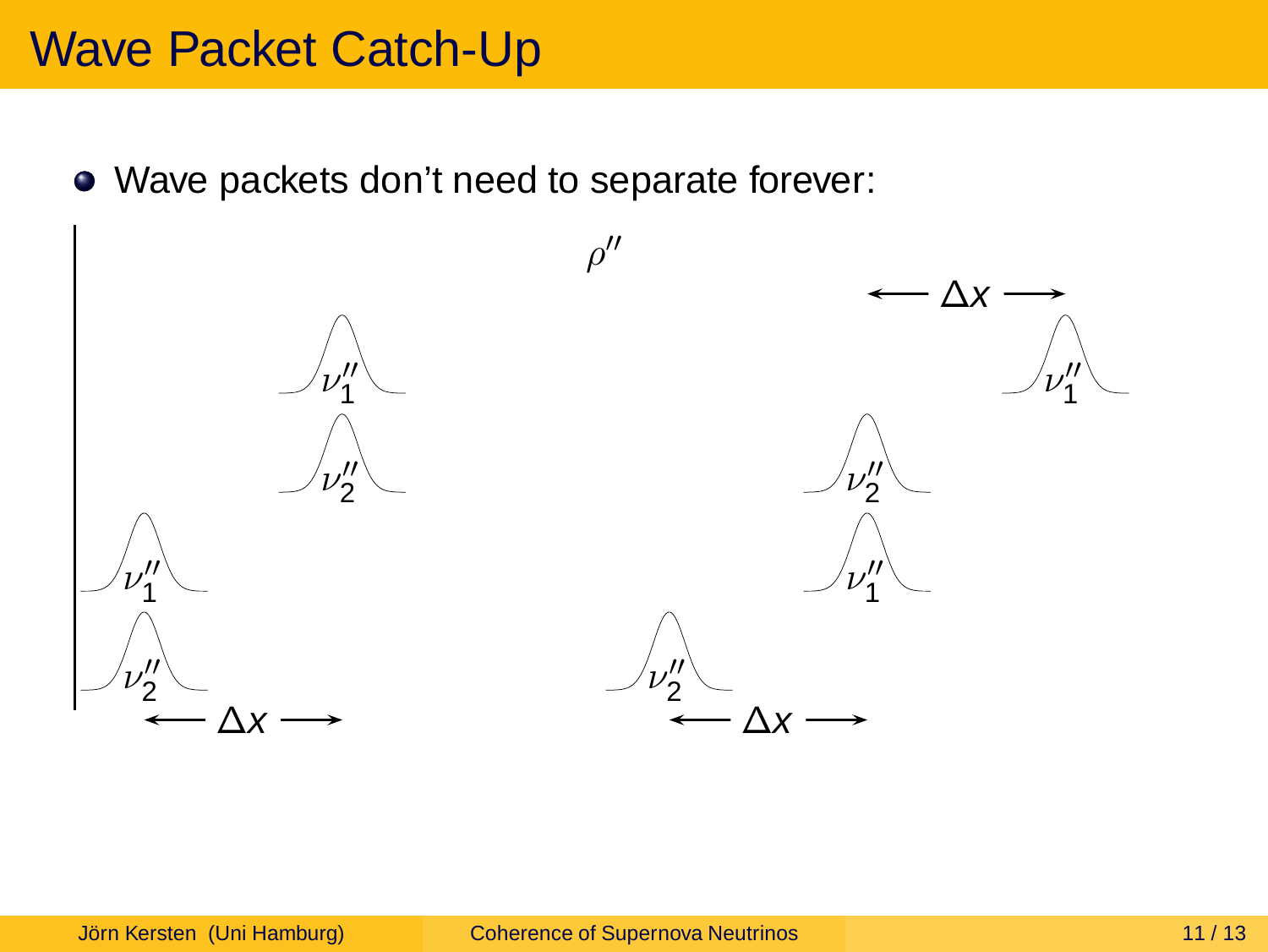- Wave packets don't need to separate forever:
- Wave packets catch up
- $\Delta E$  good enough to observe  $\cos(\phi_2 - \phi_1)$  term
- Decoherence and energy averaging are equivalent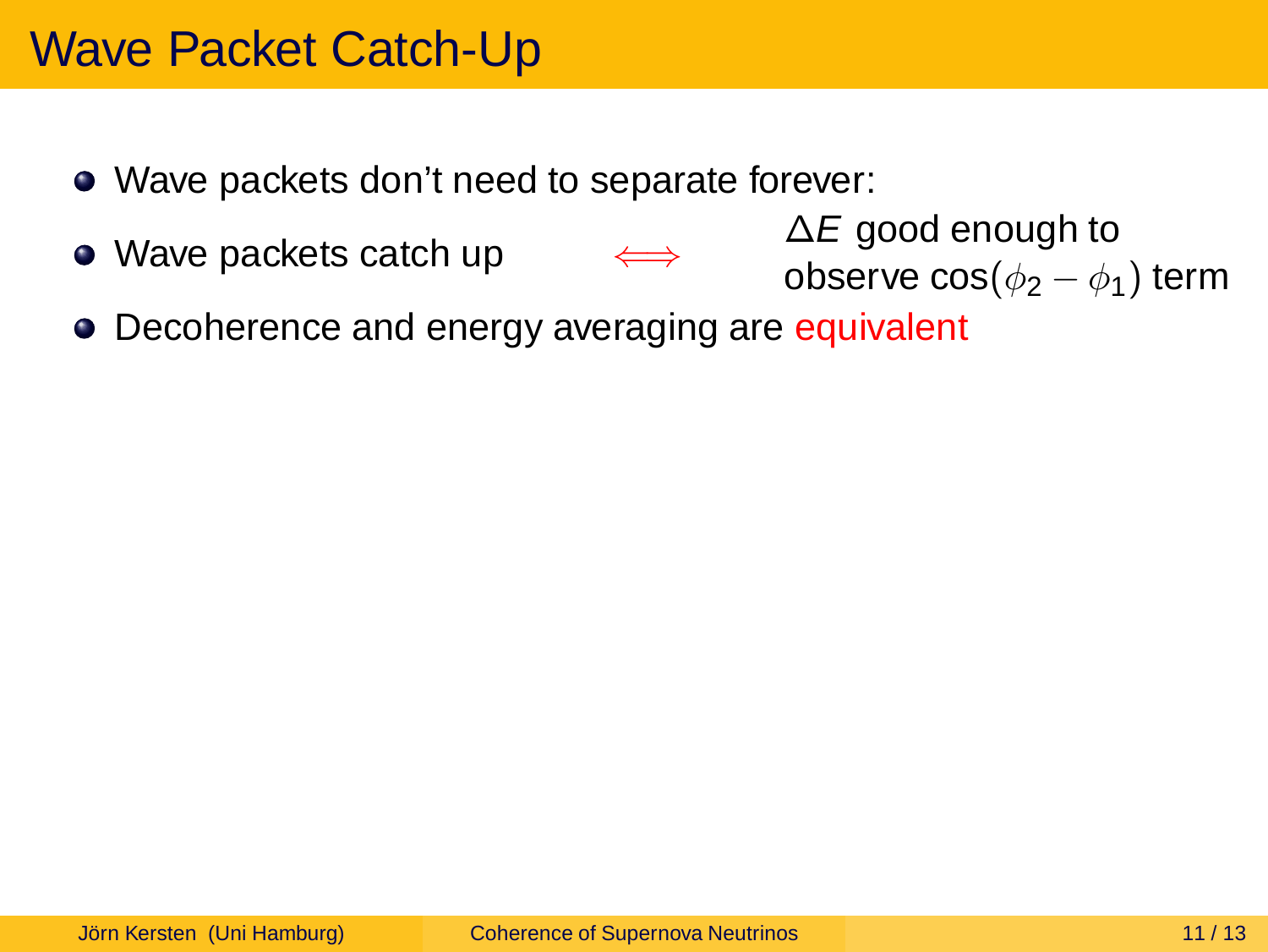- Wave packets don't need to separate forever:
- Wave packets catch up

 $\Delta E$  good enough to observe  $\cos(\phi_2 - \phi_1)$  term

- Decoherence and energy averaging are equivalent
- Open questions:
	- How general is this?
	- Are collective effects in a supernova different?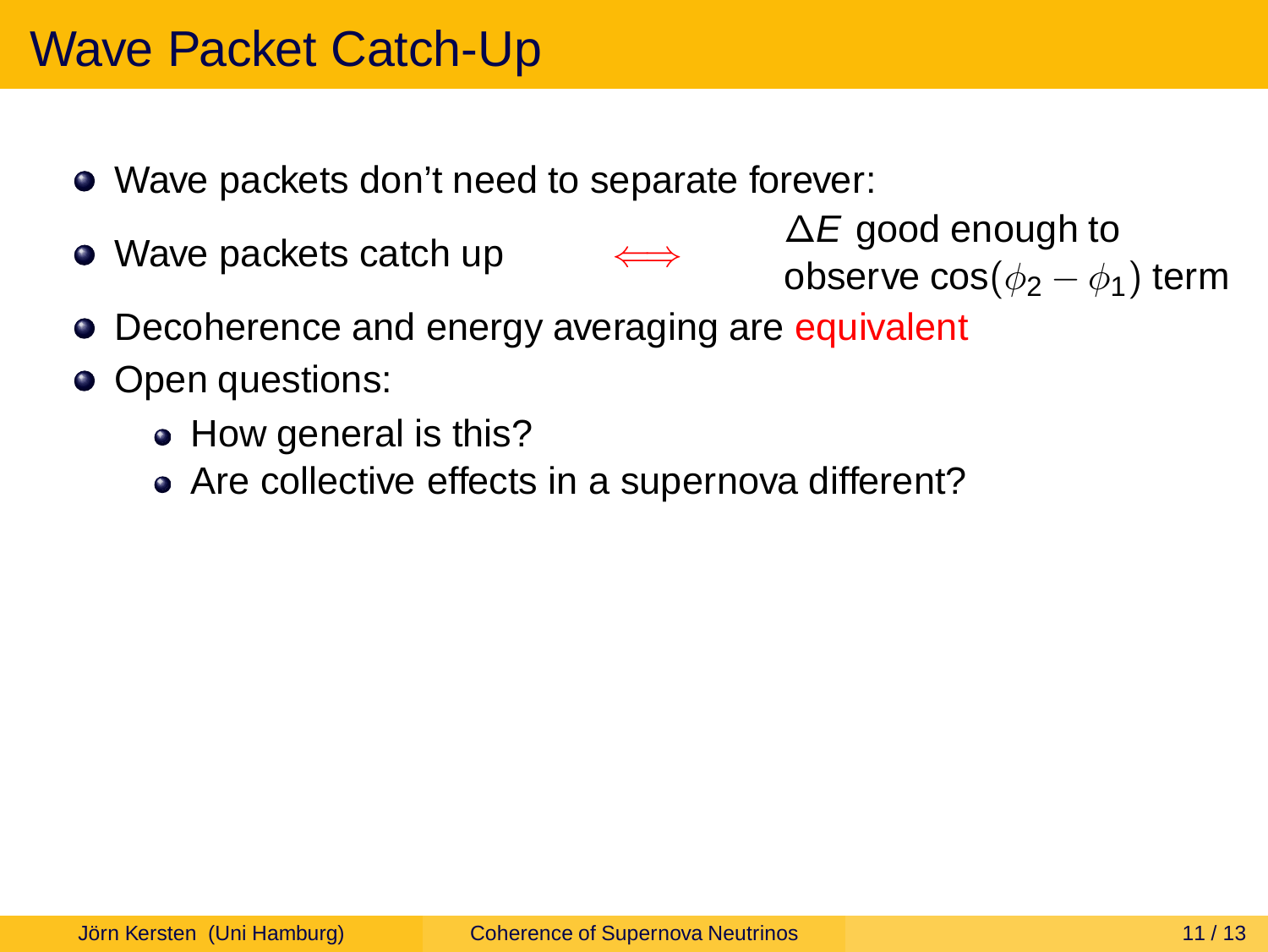#### Increase of the Coherence Length

• Vacuum or constant matter density:

$$
L_{\text{coh}}\sim\frac{E}{\Delta E}
$$

• Matter with density jumps: For some interference terms

$$
L_{\mathsf{coh}}\sim\left(\frac{E}{\Delta E}\right)^3
$$

- $\bullet$  Coherence length increases by  $\sim$  2 orders of magnitude
- $\bullet$  Only valid in certain energy range  $\rightsquigarrow$  no complete oscillation pattern restored
- **•** Effect small for small density jumps  $\rightsquigarrow$  below per cent level in the Earth